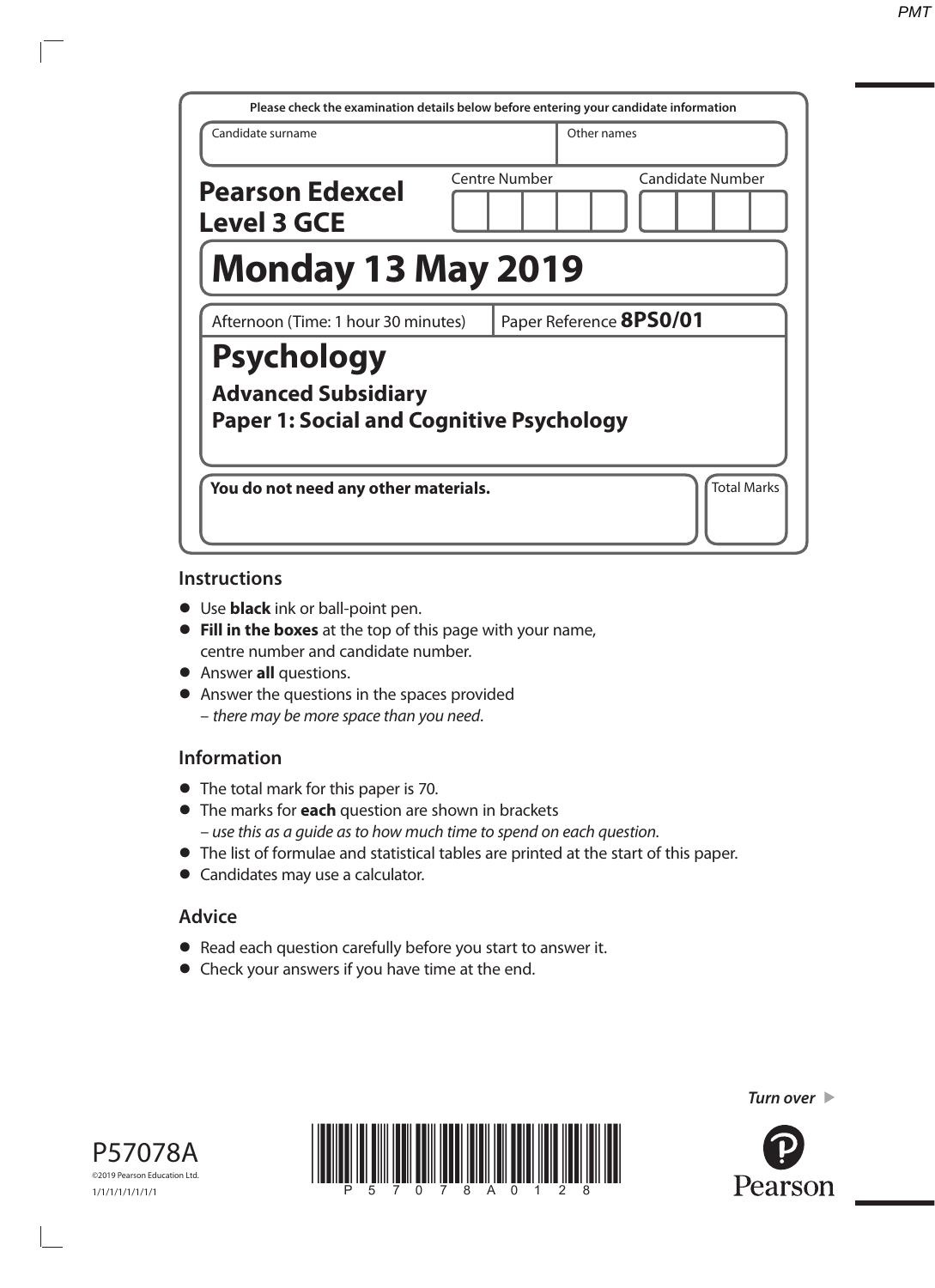**DOMONWRITE MAN ISANCE** 

**Designation** of the control

**DO NOTWART METRICAREA** 

**DO NOT WRITENNITS AREA** 

#### **FORMULAE AND STATISTICAL TABLES**

**Standard deviation (sample estimate)**

$$
\sqrt{\left(\frac{\sum (x-\bar{x})^2}{n-1}\right)^2}
$$

**Spearman's rank correlation coefficient**

$$
1-\frac{6\sum d^2}{n(n^2-1)}
$$

#### **Critical values for Spearman's rank**

|    |       |       | Level of significance for a one-tailed test |       |        |
|----|-------|-------|---------------------------------------------|-------|--------|
|    | 0.05  | 0.025 | 0.01                                        | 0.005 | 0.0025 |
|    |       |       | Level of significance for a two-tailed test |       |        |
| N  | 0.10  | 0.05  | 0.025                                       | 0.01  | 0.005  |
| 5  | 0.900 | 1.000 | 1.000                                       | 1.000 | 1.000  |
| 6  | 0.829 | 0.886 | 0.943                                       | 1.000 | 1.000  |
| 7  | 0.714 | 0.786 | 0.893                                       | 0.929 | 0.964  |
| 8  | 0.643 | 0.738 | 0.833                                       | 0.881 | 0.905  |
| 9  | 0.600 | 0.700 | 0.783                                       | 0.833 | 0.867  |
| 10 | 0.564 | 0.648 | 0.745                                       | 0.794 | 0.830  |
| 11 | 0.536 | 0.618 | 0.709                                       | 0.755 | 0.800  |
| 12 | 0.503 | 0.587 | 0.678                                       | 0.727 | 0.769  |
| 13 | 0.484 | 0.560 | 0.648                                       | 0.703 | 0.747  |
| 14 | 0.464 | 0.538 | 0.626                                       | 0.679 | 0.723  |
| 15 | 0.446 | 0.521 | 0.604                                       | 0.654 | 0.700  |
| 16 | 0.429 | 0.503 | 0.582                                       | 0.635 | 0.679  |
| 17 | 0.414 | 0.485 | 0.566                                       | 0.615 | 0.662  |
| 18 | 0.401 | 0.472 | 0.550                                       | 0.600 | 0.643  |
| 19 | 0.391 | 0.460 | 0.535                                       | 0.584 | 0.628  |
| 20 | 0.380 | 0.447 | 0.520                                       | 0.570 | 0.612  |
| 21 | 0.370 | 0.435 | 0.508                                       | 0.556 | 0.599  |
| 22 | 0.361 | 0.425 | 0.496                                       | 0.544 | 0.586  |
| 23 | 0.353 | 0.415 | 0.486                                       | 0.532 | 0.573  |
| 24 | 0.344 | 0.406 | 0.476                                       | 0.521 | 0.562  |
| 25 | 0.337 | 0.398 | 0.466                                       | 0.511 | 0.551  |
| 26 | 0.331 | 0.390 | 0.457                                       | 0.501 | 0.541  |
| 27 | 0.324 | 0.382 | 0.448                                       | 0.491 | 0.531  |
| 28 | 0.317 | 0.375 | 0.440                                       | 0.483 | 0.522  |
| 29 | 0.312 | 0.368 | 0.433                                       | 0.475 | 0.513  |
| 30 | 0.306 | 0.362 | 0.425                                       | 0.467 | 0.504  |

**The calculated value must be equal to or exceed the critical value in this table for significance to be shown.**

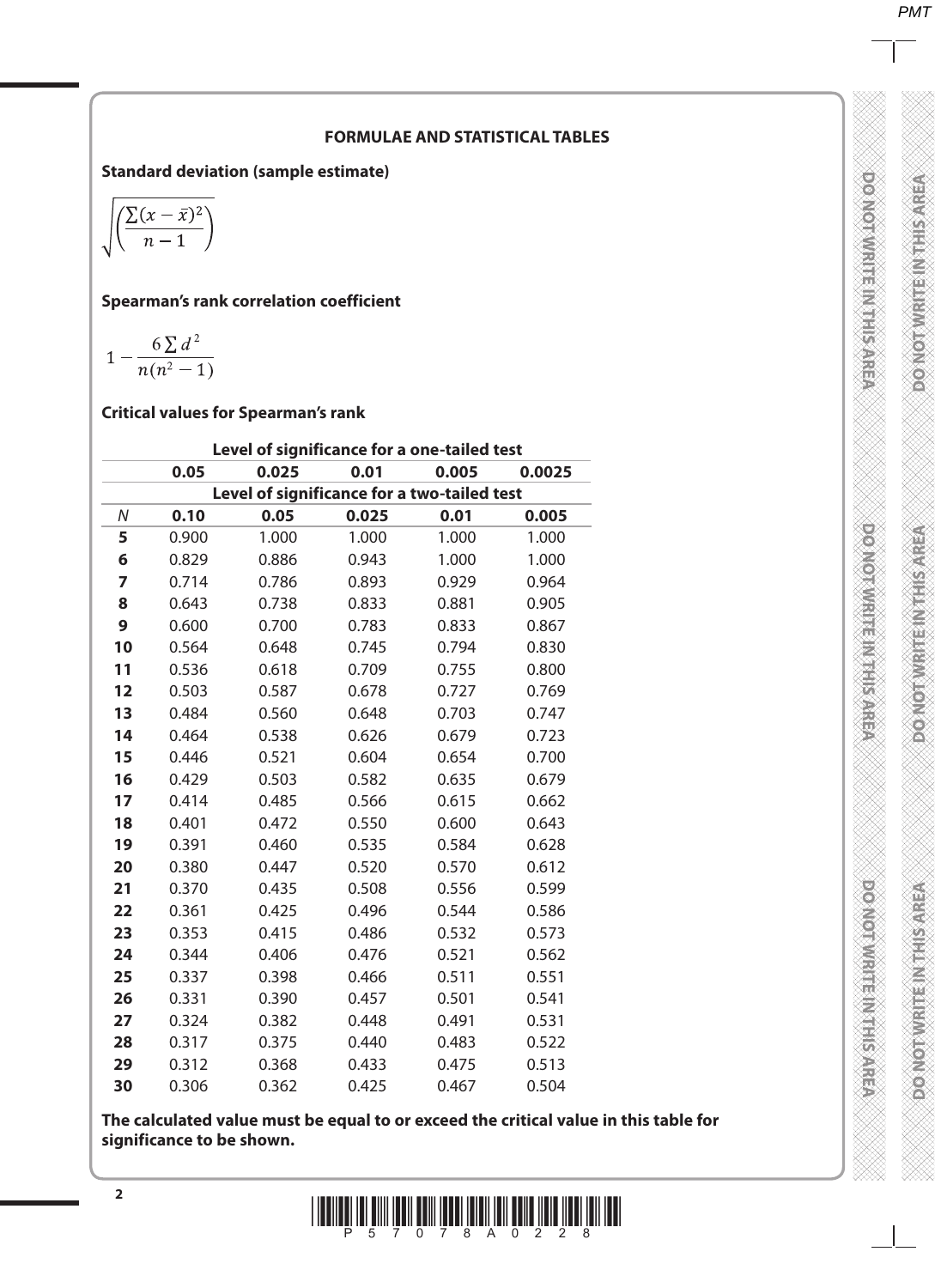**Chi-squared distribution formula Chi-squared distribution formula** 

$$
X^2 = \sum \frac{(0 - E)^2}{E} \qquad df = (r - 1)(c - 1)
$$

**Critical values for chi-squared distribution Critical values for chi-squared distribution**

|                         |       |       |       | Level of significance for a one-tailed test |        |        |
|-------------------------|-------|-------|-------|---------------------------------------------|--------|--------|
|                         | 0.10  | 0.05  | 0.025 | 0.01                                        | 0.005  | 0.0005 |
|                         |       |       |       | Level of significance for a two-tailed test |        |        |
| df                      | 0.20  | 0.10  | 0.05  | 0.025                                       | 0.01   | 0.001  |
| 1                       | 1.64  | 2.71  | 3.84  | 5.02                                        | 6.64   | 10.83  |
| $\overline{\mathbf{2}}$ | 3.22  | 4.61  | 5.99  | 7.38                                        | 9.21   | 13.82  |
| 3                       | 4.64  | 6.25  | 7.82  | 9.35                                        | 11.35  | 16.27  |
| 4                       | 5.99  | 7.78  | 9.49  | 11.14                                       | 13.28  | 18.47  |
| 5                       | 7.29  | 9.24  | 11.07 | 12.83                                       | 15.09  | 20.52  |
| 6                       | 8.56  | 10.65 | 12.59 | 14.45                                       | 16.81  | 22.46  |
| 7                       | 9.80  | 12.02 | 14.07 | 16.01                                       | 18.48  | 24.32  |
| 8                       | 11.03 | 13.36 | 15.51 | 17.54                                       | 20.09  | 26.12  |
| 9                       | 12.24 | 14.68 | 16.92 | 19.02                                       | 21.67  | 27.88  |
| 10                      | 13.44 | 15.99 | 18.31 | 20.48                                       | 23.21  | 29.59  |
| 11                      | 14.63 | 17.28 | 19.68 | 21.92                                       | 24.73  | 31.26  |
| 12                      | 15.81 | 18.55 | 21.03 | 23.34                                       | 26.22  | 32.91  |
| 13                      | 16.99 | 19.81 | 22.36 | 24.74                                       | 27.69  | 34.53  |
| 14                      | 18.15 | 21.06 | 23.69 | 26.12                                       | 29.14  | 36.12  |
| 15                      | 19.31 | 22.31 | 25.00 | 27.49                                       | 30.58  | 37.70  |
| 16                      | 20.47 | 23.54 | 26.30 | 28.85                                       | 32.00  | 39.25  |
| 17                      | 21.62 | 24.77 | 27.59 | 30.19                                       | 33.41  | 40.79  |
| 18                      | 22.76 | 25.99 | 28.87 | 31.53                                       | 34.81  | 42.31  |
| 19                      | 23.90 | 27.20 | 30.14 | 32.85                                       | 36.19  | 43.82  |
| 20                      | 25.04 | 28.41 | 31.41 | 34.17                                       | 37.57  | 45.32  |
| 21                      | 26.17 | 29.62 | 32.67 | 35.48                                       | 38.93  | 46.80  |
| 22                      | 27.30 | 30.81 | 33.92 | 36.78                                       | 40.29  | 48.27  |
| 23                      | 28.43 | 32.01 | 35.17 | 38.08                                       | 41.64  | 49.73  |
| 24                      | 29.55 | 33.20 | 36.42 | 39.36                                       | 42.98  | 51.18  |
| 25                      | 30.68 | 34.38 | 37.65 | 40.65                                       | 44.31  | 52.62  |
| 26                      | 31.80 | 35.56 | 38.89 | 41.92                                       | 45.64  | 54.05  |
| 27                      | 32.91 | 36.74 | 40.11 | 43.20                                       | 46.96  | 55.48  |
| 28                      | 34.03 | 37.92 | 41.34 | 44.46                                       | 48.28  | 56.89  |
| 29                      | 35.14 | 39.09 | 42.56 | 45.72                                       | 49.59  | 58.30  |
| 30                      | 36.25 | 40.26 | 43.77 | 46.98                                       | 50.89  | 59.70  |
| 40                      | 47.27 | 51.81 | 55.76 | 59.34                                       | 63.69  | 73.40  |
| 50                      | 58.16 | 63.17 | 67.51 | 71.42                                       | 76.15  | 86.66  |
| 60                      | 68.97 | 74.40 | 79.08 | 83.30                                       | 88.38  | 99.61  |
| 70                      | 79.72 | 85.53 | 90.53 | 95.02                                       | 100.43 | 112.32 |

**The calculated value must be equal to or exceed the critical value in this table for significance to be shown.**



人名英

**DO NOT WRITE IN THIS** 

**DOMOTOWERENTHESARES** 

**DOMOTIVE ENGINEER**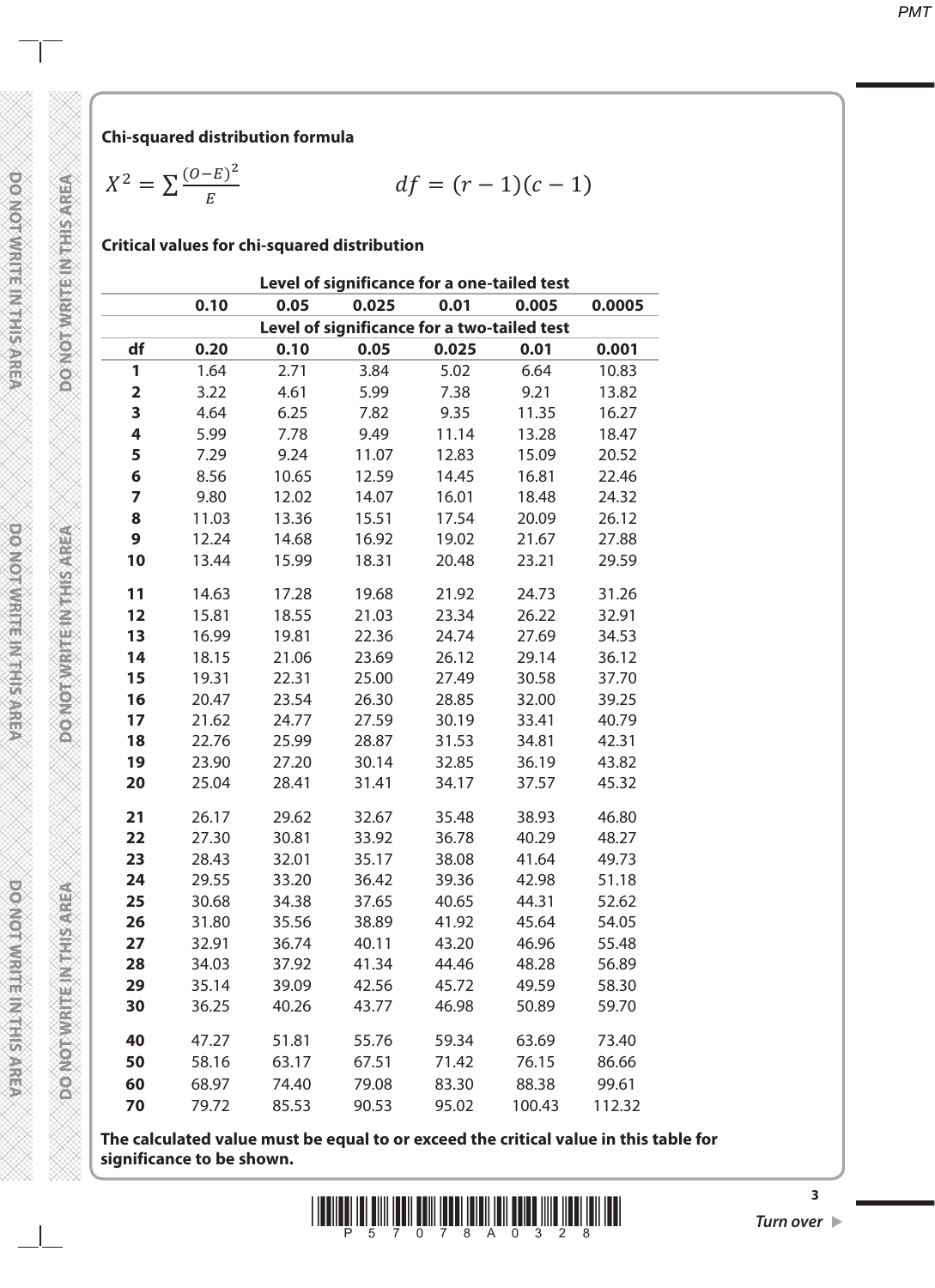| <b>Mann-Whitney U test formulae</b>                          |    |    |                |    |    |    |    |         |    |    |     |     |     |     |         |     |
|--------------------------------------------------------------|----|----|----------------|----|----|----|----|---------|----|----|-----|-----|-----|-----|---------|-----|
| $U_a = n_a n_b + \frac{n_a(n_a+1)}{2} - \sum R_a$            |    |    |                |    |    |    |    |         |    |    |     |     |     |     |         |     |
| $U_b = n_a n_b + \frac{n_b(n_b+1)}{2} - \sum R_b$            |    |    |                |    |    |    |    |         |    |    |     |     |     |     |         |     |
| (U is the smaller of $U$ <sub>a</sub> and $U$ <sub>b</sub> ) |    |    |                |    |    |    |    |         |    |    |     |     |     |     |         |     |
| <b>Critical values for the Mann-Whitney U test</b>           |    |    |                |    |    |    |    |         |    |    |     |     |     |     |         |     |
|                                                              |    |    |                |    |    |    |    | $N_{h}$ |    |    |     |     |     |     |         |     |
| $N_{\rm a}$                                                  | 5  | 6  | $\overline{7}$ | 8  | 9  | 10 | 11 | 12      | 13 | 14 | 15  | 16  | 17  | 18  | 19      | 20  |
| $p \le 0.05$ (one-tailed), $p \le 0.10$ (two-tailed)         |    |    |                |    |    |    |    |         |    |    |     |     |     |     |         |     |
| 5                                                            | 4  | 5  | 6              | 8  | 9  | 11 | 12 | 13      | 15 | 16 | 18  | 19  | 20  | 22  | 23      | 25  |
| 6                                                            | 5  | 7  | 8              | 10 | 12 | 14 | 16 | 17      | 19 | 21 | 23  | 25  | 26  | 28  | 30      | 32  |
| 7                                                            | 6  | 8  | 11             | 13 | 15 | 17 | 19 | 21      | 24 | 26 | 28  | 30  | 33  | 35  | 37      | 39  |
| 8                                                            | 8  | 10 | 13             | 15 | 18 | 20 | 23 | 26      | 28 | 31 | 33  | 36  | 39  | 41  | 44      | 47  |
| 9                                                            | 9  | 12 | 15             | 18 | 21 | 24 | 27 | 30      | 33 | 36 | 39  | 42  | 45  | 48  | 51      | 54  |
| 10                                                           | 11 | 14 | 17             | 20 | 24 | 27 | 31 | 34      | 37 | 41 | 44  | 48  | 51  | 55  | 58      | 62  |
| 11                                                           | 12 | 16 | 19             | 23 | 27 | 31 | 34 | 38      | 42 | 46 | 50  | 54  | 57  | 61  | 65      | 69  |
| 12                                                           | 13 | 17 | 21             | 26 | 30 | 34 | 38 | 42      | 47 | 51 | 55  | 60  | 64  | 68  | 72      | 77  |
| 13                                                           | 15 | 19 | 24             | 28 | 33 | 37 | 42 | 47      | 51 | 56 | 61  | 65  | 70  | 75  | 80      | 84  |
| 14                                                           | 16 | 21 | 26             | 31 | 36 | 41 | 46 | 51      | 56 | 61 | 66  | 71  | 77  | 82  | 87      | 92  |
| 15                                                           | 18 | 23 | 28             | 33 | 39 | 44 | 50 | 55      | 61 | 66 | 72  | 77  | 83  | 88  | 94      | 100 |
| 16                                                           | 19 | 25 | 30             | 36 | 42 | 48 | 54 | 60      | 65 | 71 | 77  | 83  | 89  | 95  | 101     | 107 |
| 17                                                           | 20 | 26 | 33             | 39 | 45 | 51 | 57 | 64      | 70 | 77 | 83  | 89  | 96  | 102 | 109     | 115 |
| 18                                                           | 22 | 28 | 35             | 41 | 48 | 55 | 61 | 68      | 75 | 82 | 88  | 95  | 102 | 109 | 116     | 123 |
| 19                                                           | 23 | 30 | 37             | 44 | 51 | 58 | 65 | 72      | 80 | 87 | 94  | 101 | 109 | 116 | 123     | 130 |
| 20                                                           | 25 | 32 | 39             | 47 | 54 | 62 | 69 | 77      | 84 | 92 | 100 | 107 | 115 |     | 123 130 | 138 |

**DOMOTIVIER INSTRUCTION** 

DO NOT WRITE IN THIS AREA

**DONOTWRITE/NTHISAREA** 

**DOMORWEITENTHIS AREA** 

**DO NOT WRITE IN THIS AREA** 

**DO NOTWERFERMTHS AGEA** 

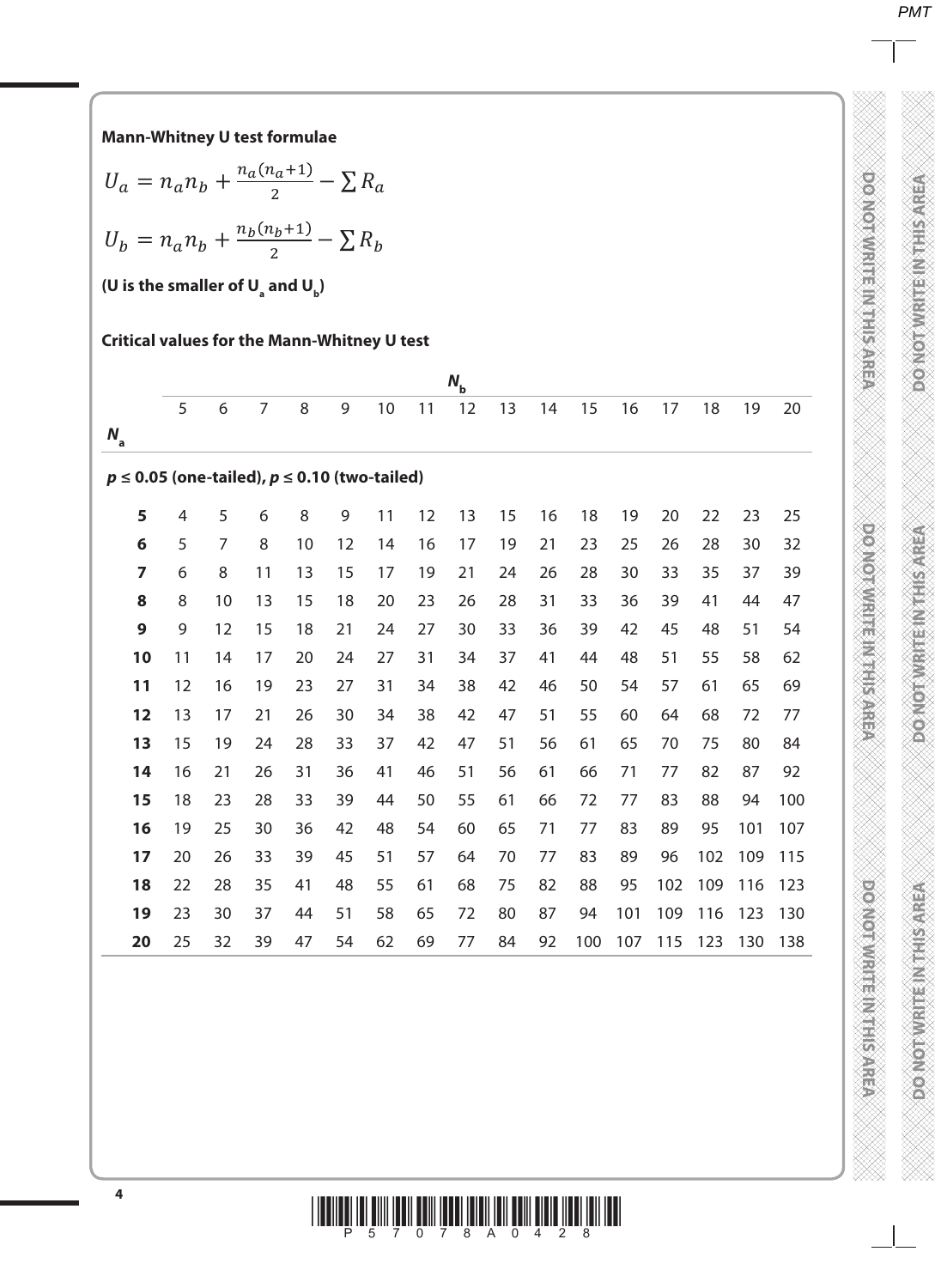|                                                       |                |                |                |                |          |          |          | $N_{\rm b}$ |          |          |          |          |          |          |          |          |
|-------------------------------------------------------|----------------|----------------|----------------|----------------|----------|----------|----------|-------------|----------|----------|----------|----------|----------|----------|----------|----------|
| $N_{\rm a}$                                           | 5              | 6              | $\overline{7}$ | 8              | 9        | 10       | 11       | 12          | 13       | 14       | 15       | 16       | 17       | 18       | 19       | 20       |
| $p \le 0.01$ (one-tailed), $p \le 0.02$ (two-tailed)  |                |                |                |                |          |          |          |             |          |          |          |          |          |          |          |          |
| 5                                                     | 1              | $\overline{2}$ | 3              | $\overline{4}$ | 5        | 6        | 7        | 8           | 9        | 10       | 11       | 12       | 13       | 14       | 15       | 16       |
| 6                                                     | $\overline{2}$ | 3              | $\overline{4}$ | 6              | 7        | 8        | 9        | 11          | 12       | 13       | 15       | 16       | 18       | 19       | 20       | 22       |
| 7                                                     | 3              | $\overline{4}$ | 6              | $\overline{7}$ | 9        | 11       | 12       | 14          | 16       | 17       | 19       | 21       | 23       | 24       | 26       | 28       |
| 8                                                     | 4              | 6              | $\overline{7}$ | 9              | 11       | 13       | 15       | 17          | 20       | 22       | 24       | 26       | 28       | 30       | 32       | 34       |
| 9                                                     | 5              | $\overline{7}$ | 9              | 11             | 14       | 16       | 18       | 21          | 23       | 26       | 28       | 31       | 33       | 36       | 38       | 40       |
| 10                                                    | 6              | 8              | 11             | 13             | 16       | 19       | 22       | 24          | 27       | 30       | 33       | 36       | 38       | 41       | 44       | 47       |
| 11                                                    | 7              | 9              | 12             | 15             | 18       | 22       | 25       | 28          | 31       | 34       | 37       | 41       | 44       | 47       | 50       | 53       |
| 12                                                    | 8              | 11             | 14             | 17             | 21       | 24       | 28       | 31          | 35       | 38       | 42       | 46       | 49       | 53       | 56       | 60       |
| 13                                                    | 9              | 12             | 16             | 20             | 23       | 27       | 31       | 35          | 39       | 43       | 47       | 51       | 55       | 59       | 63       | 67       |
| 14                                                    | 10             | 13             | 17             | 22             | 26       | 30       | 34       | 38          | 43       | 47       | 51       | 56       | 60       | 65       | 69       | 73       |
| 15                                                    | 11             | 15             | 19             | 24             | 28       | 33       | 37       | 42          | 47       | 51       | 56       | 61       | 66       | 70       | 75       | 80       |
| 16                                                    | 12             | 16             | 21             | 26             | 31       | 36       | 41       | 46          | 51       | 56       | 61       | 66       | 71       | 76       | 82       | 87       |
| 17                                                    | 13             | 18             | 23             | 28             | 33       | 38       | 44       | 49          | 55       | 60       | 66       | 71       | 77       | 82       | 88       | 93       |
| 18                                                    | 14             | 19             | 24             | 30             | 36       | 41       | 47       | 53          | 59       | 65       | 70       | 76       | 82       | 88       | 94       | 100      |
| 19                                                    | 15             | 20             | 26             | 32             | 38       | 44       | 50       | 56          | 63       | 69       | 75       | 82       | 88       | 94       | 101      | 107      |
| 20                                                    | 16             | 22             | 28             | 34             | 40       | 47       | 53       | 60          | 67       | 73       | 80       | 87       | 93       | 100      | 107      | 114      |
|                                                       | $N_{\rm b}$    |                |                |                |          |          |          |             |          |          |          |          |          |          |          |          |
|                                                       | 5              | 6              | $\overline{7}$ | 8              | 9        | 10       | 11       | 12          | 13       | 14       | 15       | 16       | 17       | 18       | 19       | 20       |
| $N_{\rm a}$                                           |                |                |                |                |          |          |          |             |          |          |          |          |          |          |          |          |
| $p \le 0.025$ (one-tailed), $p \le 0.05$ (two-tailed) |                |                |                |                |          |          |          |             |          |          |          |          |          |          |          |          |
| 5                                                     | $\overline{2}$ | 3              | 5              | 6              | 7        | 8        | 9        | 11          | 12       | 13       | 14       | 15       | 17       | 18       | 19       | 20       |
| 6                                                     | 3              | 5              | 6              | 8              | 10       | 11       | 13       | 14          | 16       | 17       | 19       | 21       | 22       | 24       | 25       | 27       |
| 7                                                     | 5              | 6              | 8              | 10             | 12       | 14       | 16       | 18          | 20       | 22       | 24       | 26       | 28       | 30       | 32       | 34       |
| 8                                                     | 6              | 8              | 10             | 13             | 15       | 17       | 19       | 22          | 24       | 26       | 29       | 31       | 34       | 36       | 38       | 41       |
| 9                                                     | $\overline{7}$ | 10             | 12             | 15             | 17       | 20       | 23       | 26          | 28       | 31       | 34       | 37       | 39       | 42       | 45       | 48       |
| 10                                                    | 8              | 11             | 14             | 17             | 20       | 23       | 26       | 29          | 33       | 36       | 39       | 42       | 45       | 48       | 52       | 55       |
| 11                                                    | 9              | 13             | 16             | 19             | 23       | 26       | 30       | 33          | 37       | 40       | 44       | 47       | 51       | 55       | 58       | 62       |
| 12                                                    | 11             | 14             | 18             | 22             | 26       | 29       | 33       | 37          | 41       | 45       | 49       | 53       | 57       | 61       | 65       | 69       |
| 13<br>14                                              | 12<br>13       | 16<br>17       | 20<br>22       | 24<br>26       | 28<br>31 | 33<br>36 | 37<br>40 | 41<br>45    | 45<br>50 | 50<br>55 | 54<br>59 | 59<br>64 | 63<br>67 | 67<br>74 | 72<br>78 | 76<br>83 |
| 15                                                    | 14             | 19             | 24             | 29             | 34       | 39       | 44       | 49          | 54       | 59       | 64       | 70       | 75       | 80       | 85       | 90       |
| 16                                                    | 15             | 21             | 26             | 31             | 37       | 42       | 47       | 53          | 59       | 64       | 70       | 75       | 81       | 86       | 92       | 98       |
| 17                                                    | 17             | 22             | 28             | 34             | 39       | 45       | 51       | 57          | 63       | 67       | 75       | 81       | 87       | 93       | 99       | 105      |
| 18                                                    | 18             | 24             | 30             | 36             | 42       | 48       | 55       | 61          | 67       | 74       | 80       | 86       | 93       | 99       | 106      | 112      |
| 19                                                    | 19             | 25             | 32             | 38             | 45       | 52       | 58       | 65          | 72       | 78       | 85       | 92       | 99       | 106      | 113      | 119      |
| 20                                                    | 20             | 27             | 34             | 41             | 48       | 55       | 62       | 69          | 76       | 83       | 90       | 98       | 105      | 112      | 119      | 127      |



**DONOTWRITE IN THIS AREA** 

DO NOT WRITE IN THIS AREA

 $\Box$ 

poworwitherment contex **DONOTWRITEINTHIS AREA** 

power wranten prisoner

**DONOTWRITEINTHISAREA**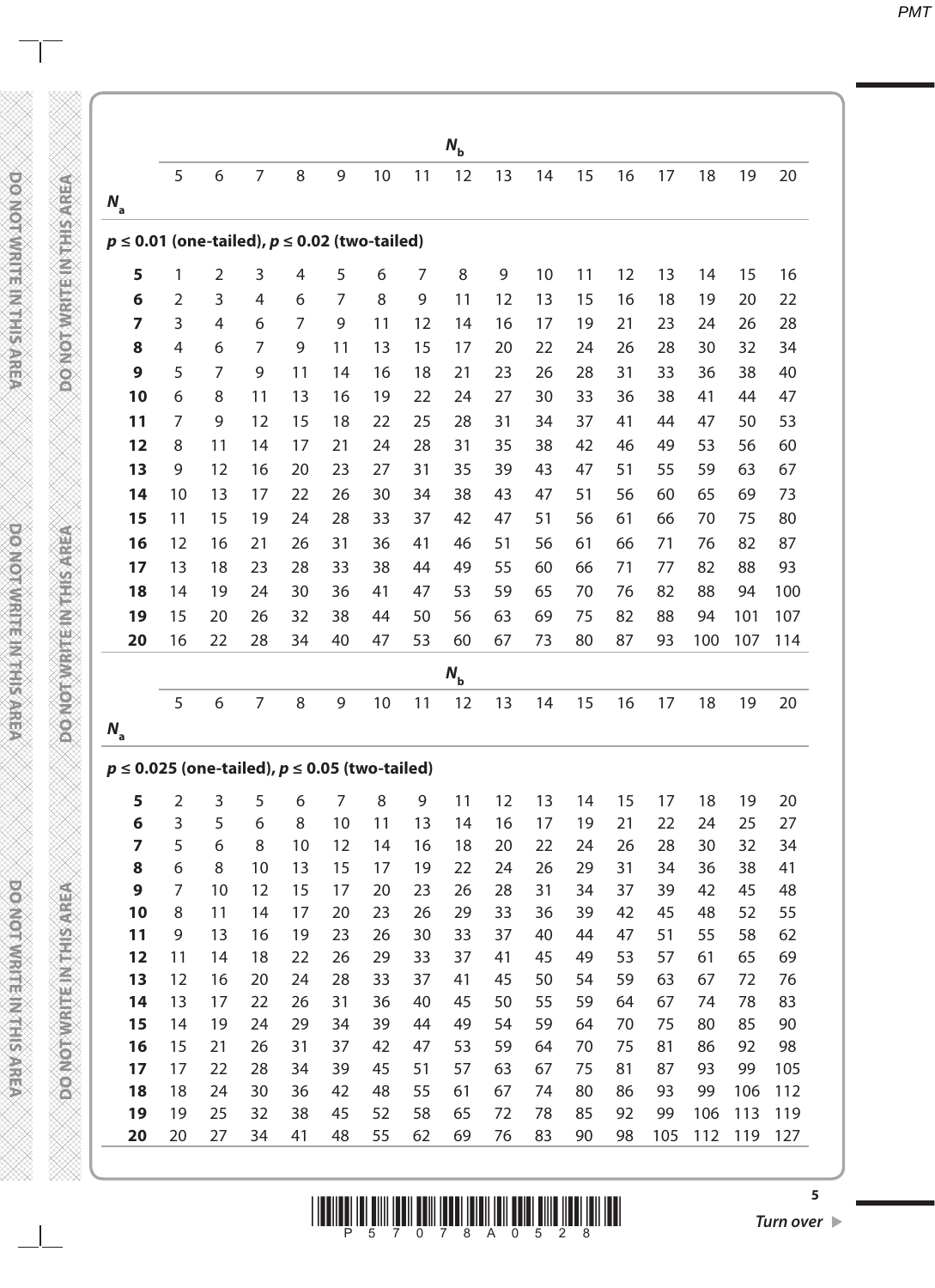DONOTWRITE IN THIS AREA

**Designation of the Science** 

**DOMOTWRITE IN THIS AREA** 

**DO NOT WRITE IN THIS AREA** 

**PONOTVEREINTHSAREA** 

**DO NOT WRITE INTHS AREA** 

|                                                       |                  |                |                |                |                |                |                | $N_{\rm b}$ |                |                |    |    |    |    |    |     |
|-------------------------------------------------------|------------------|----------------|----------------|----------------|----------------|----------------|----------------|-------------|----------------|----------------|----|----|----|----|----|-----|
|                                                       | 5                | 6              | $\overline{7}$ | 8              | 9              | 10             | 11             | 12          | 13             | 14             | 15 | 16 | 17 | 18 | 19 | 20  |
| $N_{\rm a}$                                           |                  |                |                |                |                |                |                |             |                |                |    |    |    |    |    |     |
| $p \le 0.005$ (one-tailed), $p \le 0.01$ (two-tailed) |                  |                |                |                |                |                |                |             |                |                |    |    |    |    |    |     |
| 5                                                     | $\boldsymbol{0}$ | 1              | 1              | $\overline{2}$ | $\mathsf{3}$   | $\overline{4}$ | 5              | 6           | $\overline{7}$ | $\overline{7}$ | 8  | 9  | 10 | 11 | 12 | 13  |
| 6                                                     | 1                | $\overline{2}$ | 3              | 4              | 5              | 6              | $\overline{7}$ | 9           | 10             | 11             | 12 | 13 | 15 | 16 | 17 | 18  |
| 7                                                     | 1                | 3              | $\overline{4}$ | 6              | $\overline{7}$ | 9              | 10             | 12          | 13             | 15             | 16 | 18 | 19 | 21 | 22 | 24  |
| 8                                                     | $\overline{2}$   | 4              | 6              | $\overline{7}$ | 9              | 11             | 13             | 15          | 17             | 18             | 20 | 22 | 24 | 26 | 28 | 30  |
| 9                                                     | $\overline{3}$   | 5              | $\overline{7}$ | 9              | 11             | 13             | 16             | 18          | 20             | 22             | 24 | 27 | 29 | 31 | 33 | 36  |
| 10                                                    | 4                | 6              | 9              | 11             | 13             | 16             | 18             | 21          | 24             | 26             | 29 | 31 | 34 | 37 | 39 | 42  |
| 11                                                    | 5                | 7              | 10             | 13             | 16             | 18             | 21             | 24          | 27             | 30             | 33 | 36 | 39 | 42 | 45 | 48  |
| 12                                                    | 6                | 9              | 12             | 15             | 18             | 21             | 24             | 27          | 31             | 34             | 37 | 41 | 44 | 47 | 51 | 54  |
| 13                                                    | $\overline{7}$   | 10             | 13             | 17             | 20             | 24             | 27             | 31          | 34             | 38             | 42 | 45 | 49 | 53 | 56 | 60  |
| 14                                                    | $\overline{7}$   | 11             | 15             | 18             | 22             | 26             | 30             | 34          | 38             | 42             | 46 | 50 | 54 | 58 | 63 | 67  |
| 15                                                    | 8                | 12             | 16             | 20             | 24             | 29             | 33             | 37          | 42             | 46             | 51 | 55 | 60 | 64 | 69 | 73  |
| 16                                                    | 9                | 13             | 18             | 22             | 27             | 31             | 36             | 41          | 45             | 50             | 55 | 60 | 65 | 70 | 74 | 79  |
| 17                                                    | 10               | 15             | 19             | 24             | 29             | 34             | 39             | 44          | 49             | 54             | 60 | 65 | 70 | 75 | 81 | 86  |
| 18                                                    | 11               | 16             | 21             | 26             | 31             | 37             | 42             | 47          | 53             | 58             | 64 | 70 | 75 | 81 | 87 | 92  |
| 19                                                    | 12               | 17             | 22             | 28             | 33             | 39             | 45             | 51          | 56             | 63             | 69 | 74 | 81 | 87 | 93 | 99  |
| 20                                                    | 13               | 18             | 24             | 30             | 36             | 42             | 48             | 54          | 60             | 67             | 73 | 79 | 86 | 92 | 99 | 105 |

**The calculated value must be equal to or less than the critical value in this table for significance to be shown.**

\*P57078A0628\* **<sup>6</sup>**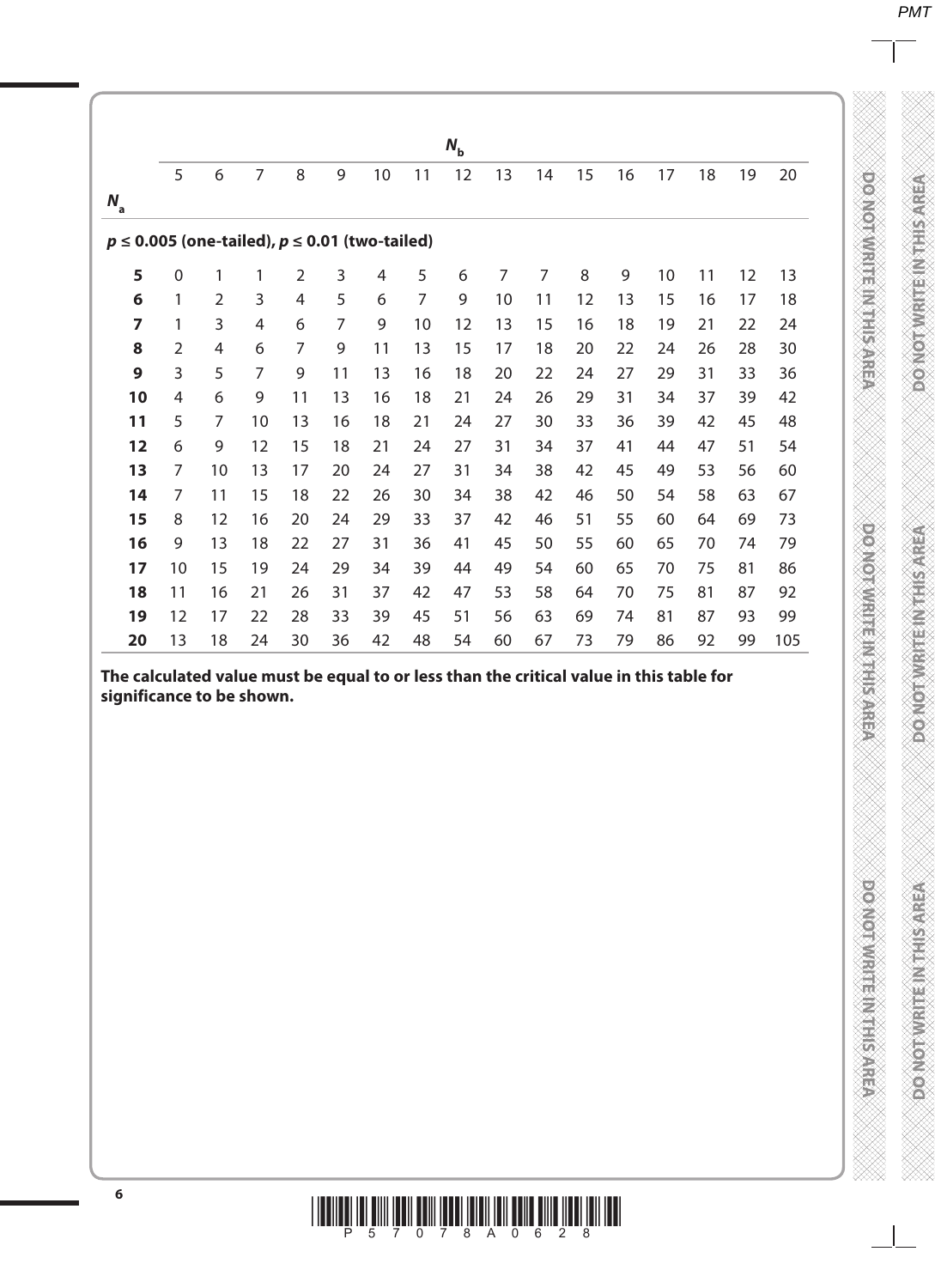# **Wilcoxon Signed Ranks test process**

- Calculate the difference between two scores by taking one from the other
- Rank the differences giving the smallest difference Rank 1

 Note: do not rank any differences of 0 and when adding the number of scores, do not count those with a difference of 0, and ignore the signs when calculating the difference

- Add up the ranks for positive differences
- Add up the ranks for negative differences
- T is the figure that is the smallest when the ranks are totalled (may be positive or negative)
- N is the number of scores left, ignore those with 0 difference

# **Critical values for the Wilcoxon Signed Ranks test**

|       | Level of significance for a one-tailed test |                                             |      |  |  |  |  |  |  |
|-------|---------------------------------------------|---------------------------------------------|------|--|--|--|--|--|--|
|       | 0.05                                        | 0.025                                       | 0.01 |  |  |  |  |  |  |
|       |                                             | Level of significance for a two-tailed test |      |  |  |  |  |  |  |
| n     | 0.1                                         | 0.05                                        | 0.02 |  |  |  |  |  |  |
| $N=5$ | 0                                           |                                             |      |  |  |  |  |  |  |
| 6     | 2                                           |                                             |      |  |  |  |  |  |  |
| 7     | 3                                           | 2                                           |      |  |  |  |  |  |  |
| 8     | 5                                           | 3                                           |      |  |  |  |  |  |  |
| 9     | 8                                           | 5                                           | 3    |  |  |  |  |  |  |
| 10    | 11                                          | 8                                           | 5    |  |  |  |  |  |  |
| 11    | 13                                          | 10                                          |      |  |  |  |  |  |  |
| 12    | 17                                          | 13                                          | g    |  |  |  |  |  |  |

**The calculated value must be equal to or less than the critical value in this table for significance to be shown.**



CENTER<br>CENT

**PONDERWORKER** 

**DONOTWRETH MEET SARE** 

**DOMORATE IN THE SALE**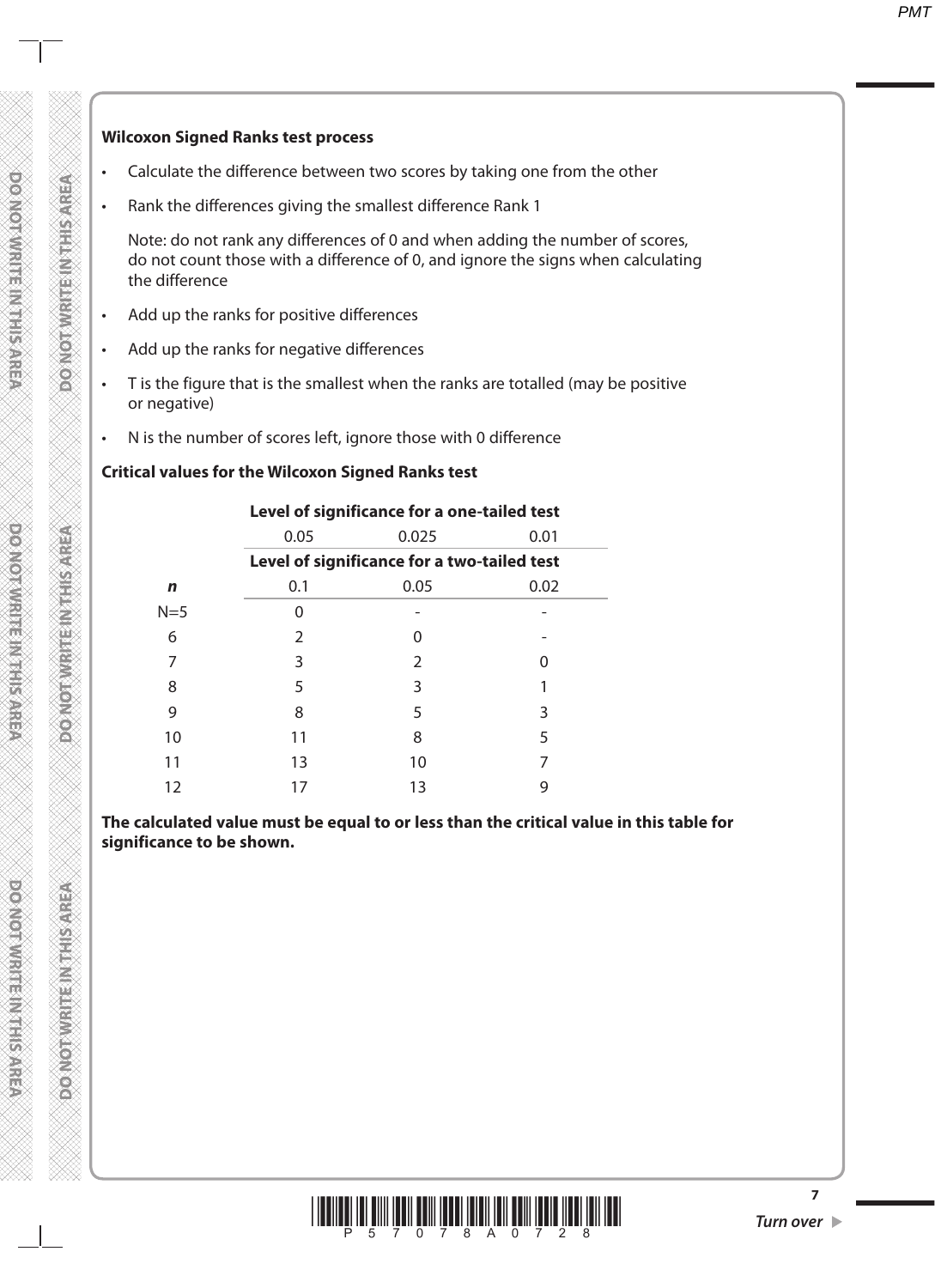| (2) |                              |                                         |
|-----|------------------------------|-----------------------------------------|
|     | S<br>Julio                   | <b>PONICTAMENTE</b>                     |
| (4) |                              |                                         |
|     | S<br><b>STREET BEEFINGER</b> | <b>REPARTMENT CONTROLLED TO A STORY</b> |
|     |                              | <b>SIFERINE</b>                         |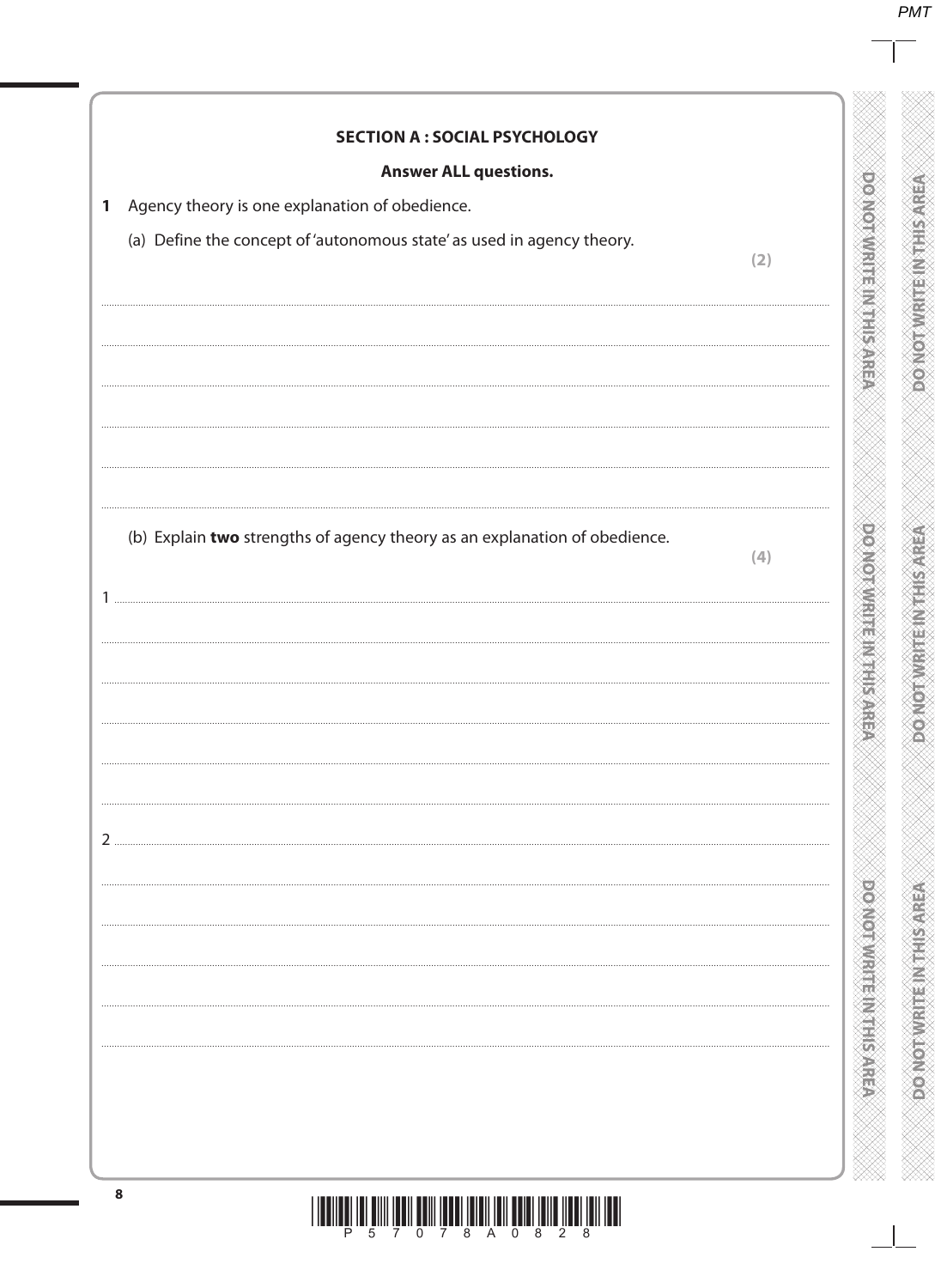|                               | Explain one improvement that could be made to Milgram's research into |                                  |     |
|-------------------------------|-----------------------------------------------------------------------|----------------------------------|-----|
| obedience in terms of ethics. |                                                                       |                                  | (2) |
|                               |                                                                       |                                  |     |
|                               |                                                                       |                                  |     |
|                               |                                                                       |                                  |     |
|                               |                                                                       |                                  |     |
|                               |                                                                       | (Total for Question 1 = 8 marks) |     |
|                               |                                                                       |                                  |     |
|                               |                                                                       |                                  |     |
|                               |                                                                       |                                  |     |
|                               |                                                                       |                                  |     |
|                               |                                                                       |                                  |     |
|                               |                                                                       |                                  |     |
|                               |                                                                       |                                  |     |
|                               |                                                                       |                                  |     |
|                               |                                                                       |                                  |     |
|                               |                                                                       |                                  |     |
|                               |                                                                       |                                  |     |
|                               |                                                                       |                                  |     |

 $\overline{\phantom{a}}$ Ξ

DO NOT WRITE IN THIS AREA

DO NOT WRITE IN THIS AREA

DO NOT WRITE IN THIS AREA

e<br>Ma

 $\Box$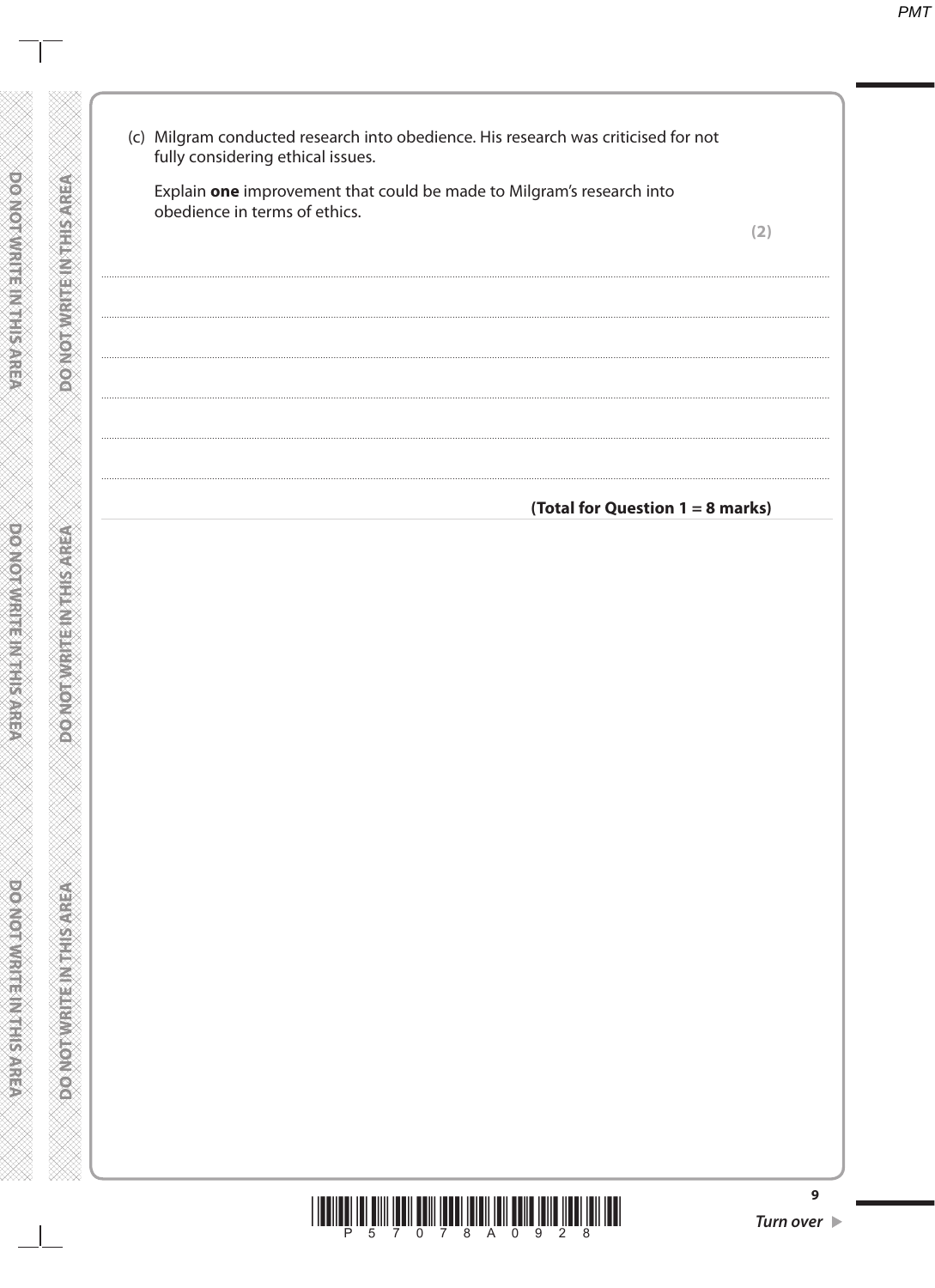| $\overline{2}$ | Alfredo plans to conduct an investigation into obedience using a questionnaire.<br>He wants to find out if female students perceive themselves to be more obedient<br>than male students. Alfredo decided to use closed and open questions in his<br>questionnaire.<br>(a) Suggest one closed question Alfredo could use in his questionnaire. | (1) |                       |  |
|----------------|------------------------------------------------------------------------------------------------------------------------------------------------------------------------------------------------------------------------------------------------------------------------------------------------------------------------------------------------|-----|-----------------------|--|
|                | (b) Suggest one open question Alfredo could use in his questionnaire.                                                                                                                                                                                                                                                                          | (1) |                       |  |
|                | (c) Justify why Alfredo decided to use both closed and open questions in his<br>questionnaire.                                                                                                                                                                                                                                                 | (4) | についます                 |  |
|                | (Total for Question 2 = 6 marks)                                                                                                                                                                                                                                                                                                               |     | <b>POSTER PRODUCT</b> |  |

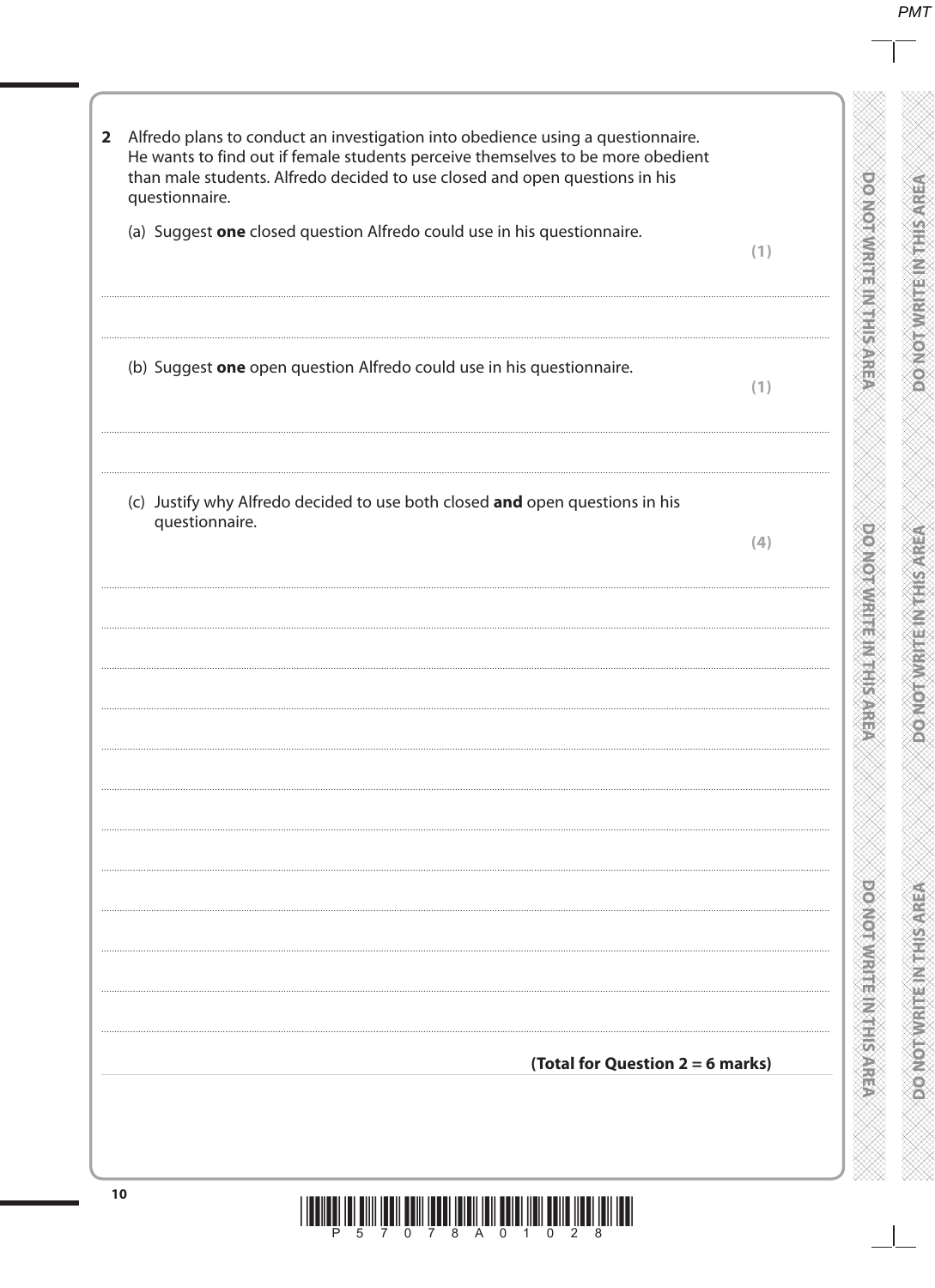**DONOTWRITEINTHISAREA** 

**DONORWRITEINSHISAREA** 

**DO NOT WRITE IN THIS AREA** 

**BLANK PAGE**

**QUESTION 3 BEGINS ON THE NEXT PAGE.**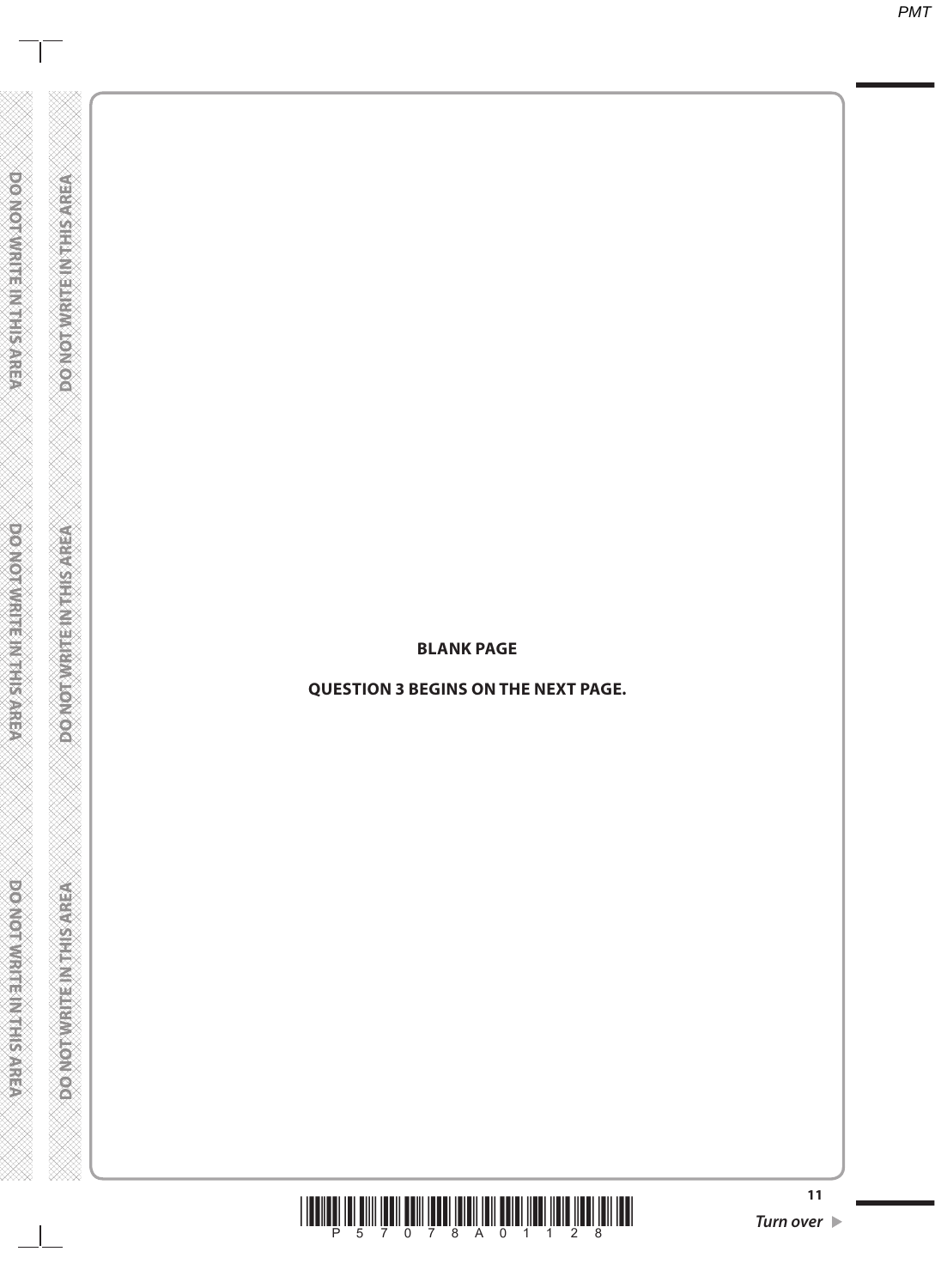3 Shannon asked employees working in a supermarket which department they considered to be the most important. The results from the bakery department employees are shown in Figure 1. **CONONAIGN PROPERTY STATE** A bar chart to show bakery department employee responses  $100 -$ 90 80 Percentage of responses  $70 60 50 -$ 40  $30<sub>1</sub>$ 20 10  $\mathbf 0$ Fruit & **Clothing Electrical Bakery Vegetables Department considered most important Figure 1** 经济的 (a) Using the data shown in Figure 1, explain one conclusion that Shannon could make.  $(2)$ **DO NOTANTE IN TERRISTIS** 

**PMT** 

**RESISTED IN THE PROPERTY OF STRON** 

**PORTOR THE HISTORY** 

**RESING THE METHODS ON STRUCT** 

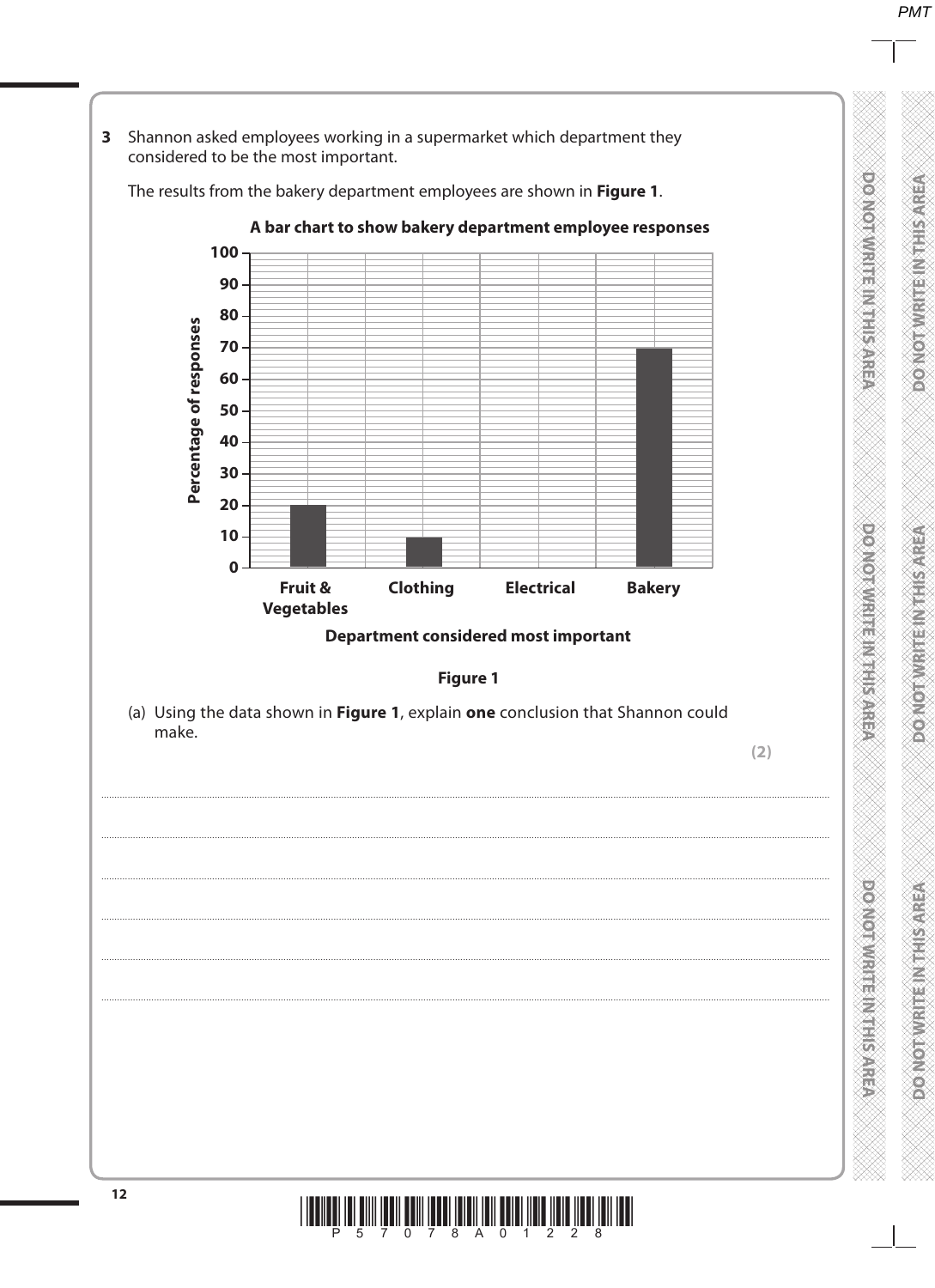(b) After interviewing all 200 employees working in the supermarket, Shannon found:

- 67% considered their own department as the most important
- 1:25 considered the electrical department as the most important.

 Convert the findings above to show the number of employees *(n)* who considered each department as the most important and complete **Table 1** with your answers.

**(2)**

| <b>Department considered</b><br>most important | Number of employees (n) |
|------------------------------------------------|-------------------------|
| Own department                                 |                         |
| Electrical department                          |                         |

**Table 1**

# **SPACE FOR CALCULATIONS**

**BOXICRIMAN HEALS** 

**District Media** 

**DOMORWRITES IN THE SARE** 

**CONCO**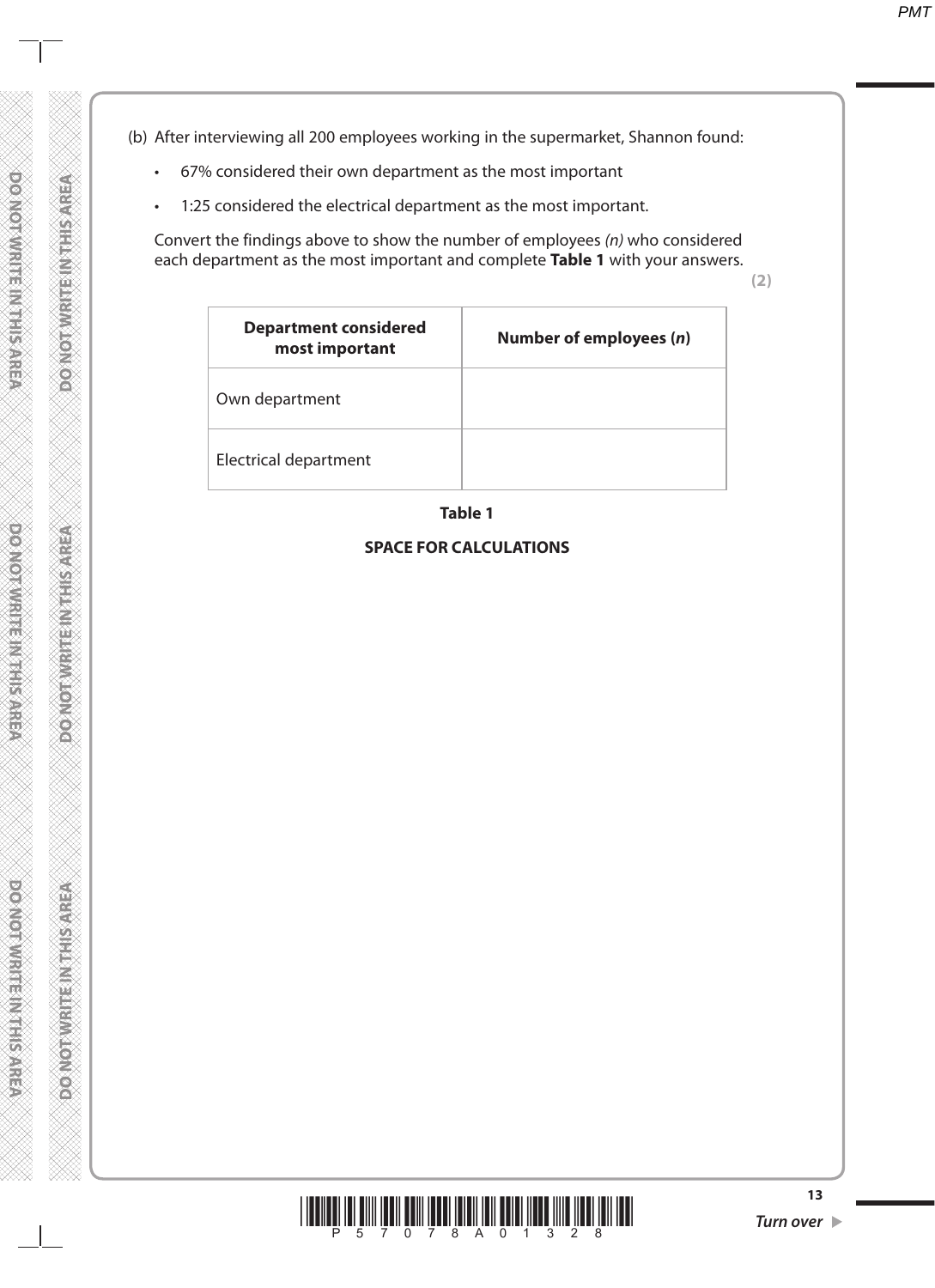| their own department to be the most important in the supermarket. | (3) | $\bar{\otimes}$             |
|-------------------------------------------------------------------|-----|-----------------------------|
|                                                                   |     |                             |
|                                                                   |     | <b>Norwhale</b>             |
|                                                                   |     |                             |
|                                                                   |     |                             |
|                                                                   |     |                             |
|                                                                   |     |                             |
|                                                                   |     |                             |
|                                                                   |     |                             |
|                                                                   |     |                             |
|                                                                   |     |                             |
|                                                                   |     |                             |
|                                                                   |     | 态度<br>Ż                     |
| (Total for Question 3 = 7 marks)                                  |     | E.                          |
|                                                                   |     |                             |
|                                                                   |     |                             |
|                                                                   |     |                             |
|                                                                   |     |                             |
|                                                                   |     |                             |
|                                                                   |     |                             |
|                                                                   |     |                             |
|                                                                   |     |                             |
|                                                                   |     | providentification is a set |
|                                                                   |     |                             |
|                                                                   |     |                             |
|                                                                   |     |                             |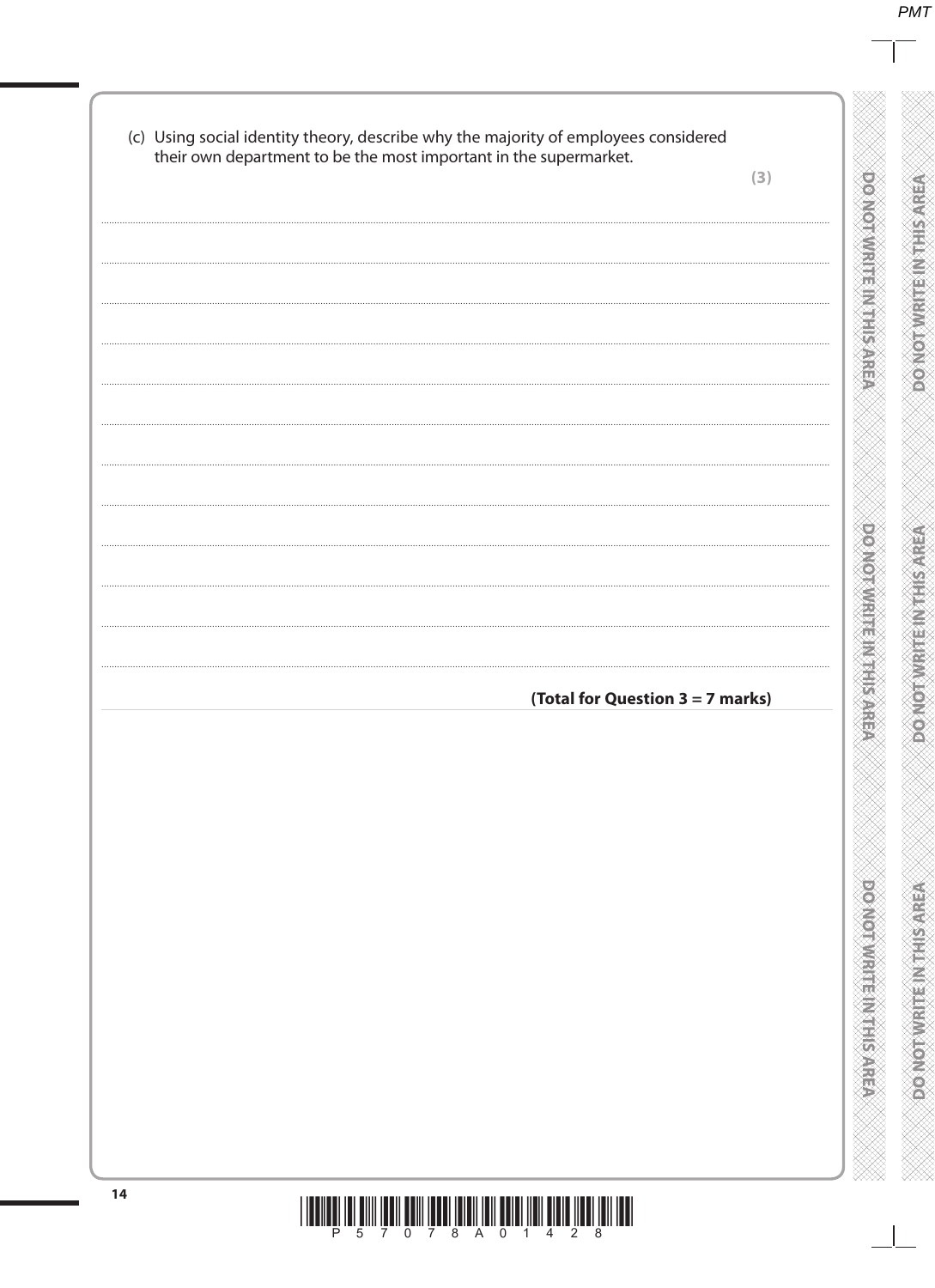|          | 4 Evaluate the use of sampling techniques when researching social psychology. | (8) |
|----------|-------------------------------------------------------------------------------|-----|
|          |                                                                               |     |
|          |                                                                               |     |
|          |                                                                               |     |
|          |                                                                               |     |
|          |                                                                               |     |
|          |                                                                               |     |
|          |                                                                               |     |
|          |                                                                               |     |
|          |                                                                               |     |
|          |                                                                               |     |
|          |                                                                               |     |
|          |                                                                               |     |
|          |                                                                               |     |
|          |                                                                               |     |
|          |                                                                               |     |
|          |                                                                               |     |
| $\cdots$ |                                                                               |     |
|          |                                                                               |     |
|          |                                                                               |     |
|          |                                                                               |     |
|          |                                                                               |     |
|          |                                                                               |     |
|          |                                                                               |     |
|          |                                                                               |     |
|          |                                                                               |     |
|          |                                                                               |     |
|          |                                                                               |     |
|          |                                                                               |     |
|          |                                                                               |     |
|          |                                                                               |     |
|          |                                                                               |     |
|          |                                                                               |     |
|          |                                                                               |     |
|          |                                                                               |     |
|          |                                                                               | 15  |

DO NOTWRITE IN THIS AREA

**DOWNWRITEINIANS** 

DO NOT WRITEIN IN INSAREA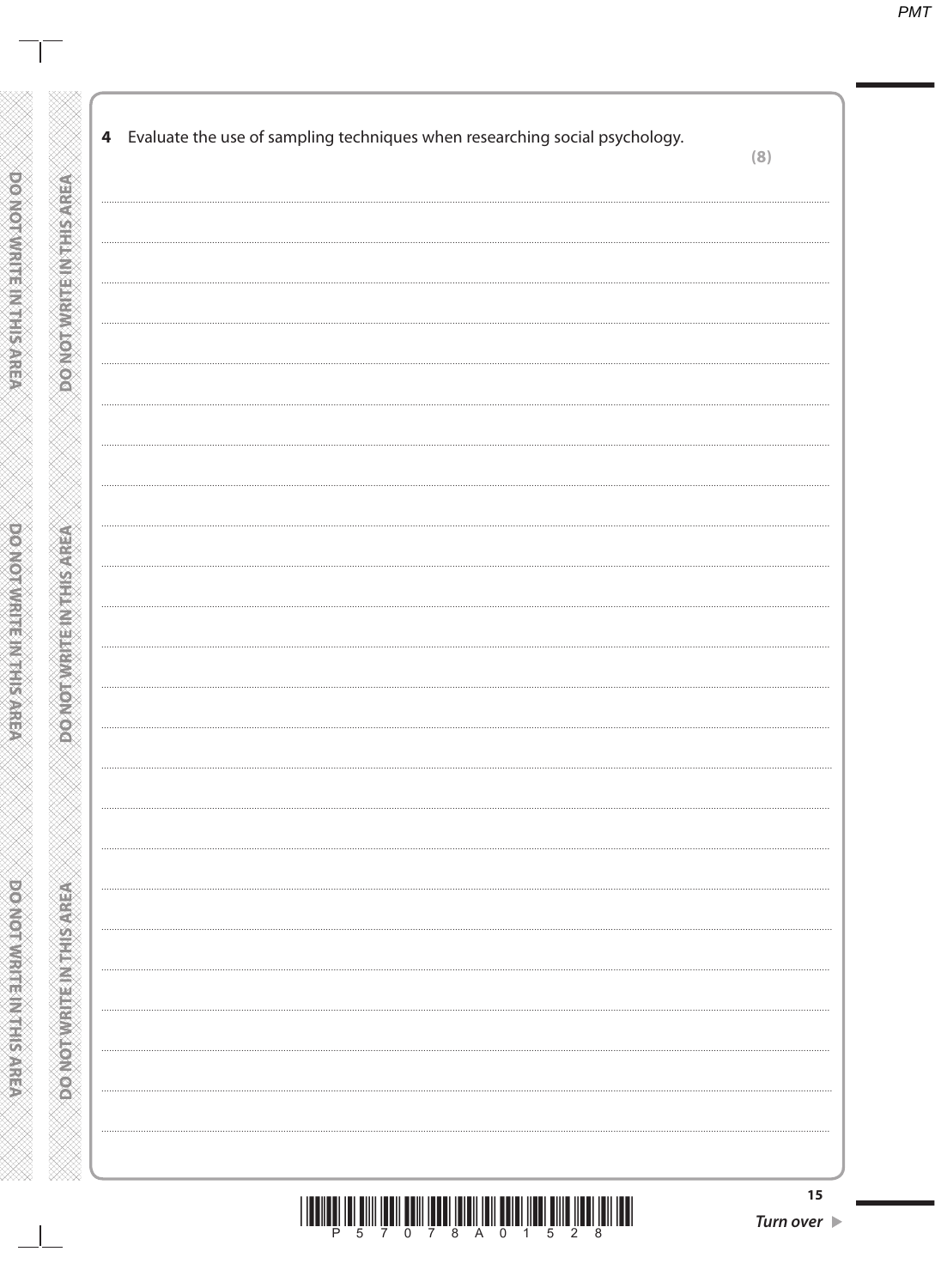|                                       | S                              |                                |
|---------------------------------------|--------------------------------|--------------------------------|
|                                       |                                |                                |
|                                       | <b>STEPHENES AND LONG</b>      | <b>RESINGER IN ENGINEERING</b> |
|                                       |                                |                                |
|                                       |                                |                                |
|                                       |                                |                                |
|                                       |                                |                                |
|                                       |                                |                                |
|                                       | g<br>S                         | <b>CALCAMERINARY</b>           |
|                                       |                                |                                |
|                                       |                                |                                |
|                                       | 鹬                              |                                |
|                                       |                                |                                |
|                                       |                                |                                |
|                                       |                                |                                |
|                                       | 8                              | <b>THIS AREA</b>               |
|                                       |                                |                                |
|                                       | <b>THE REPORT OF STRAIGHTS</b> | <b>DOMORATION</b>              |
|                                       |                                |                                |
| (Total for Question 4 = 8 marks)      |                                |                                |
| <b>TOTAL FOR SECTION A = 29 MARKS</b> |                                |                                |

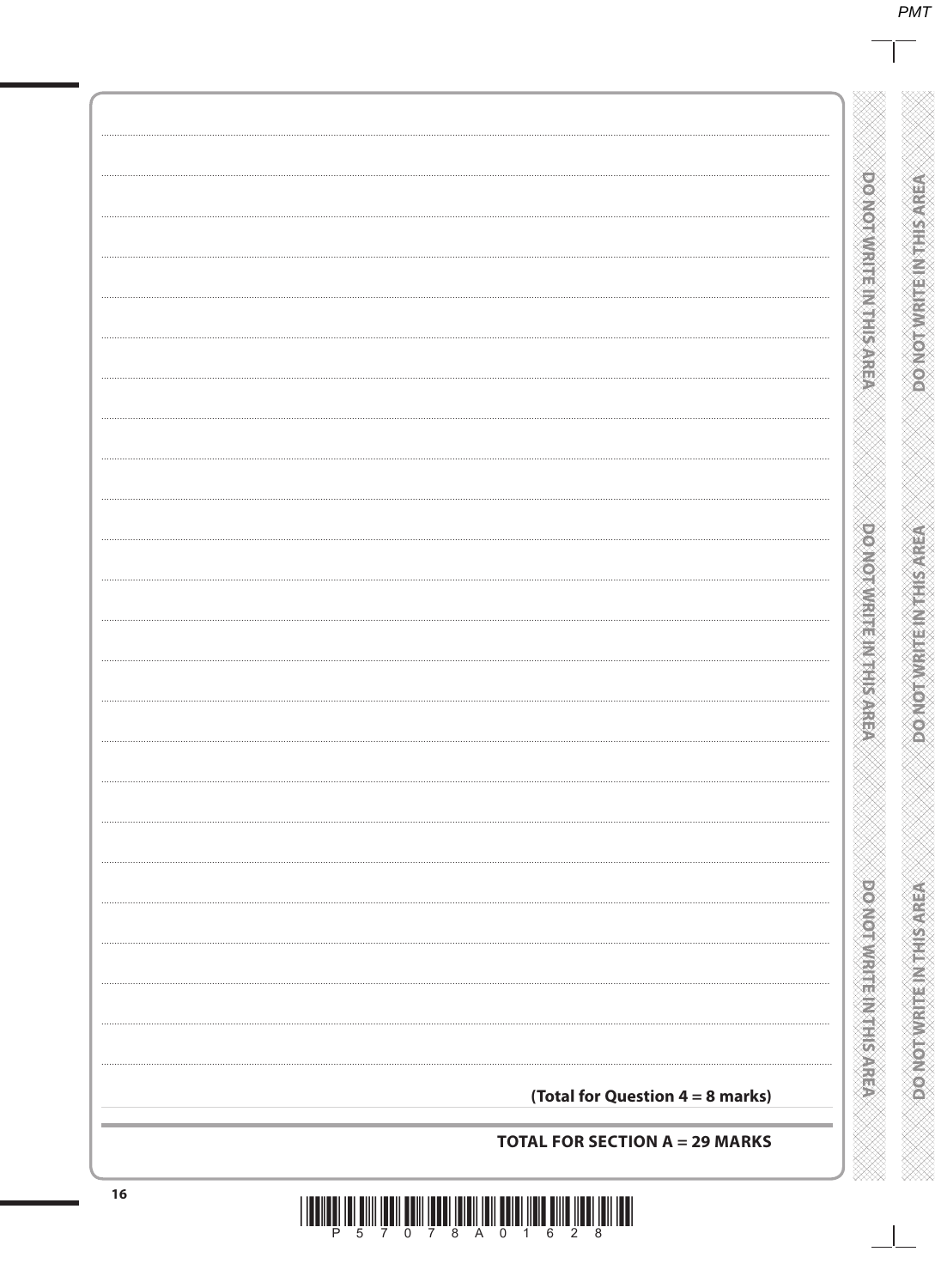|                | <b>SECTION B: COGNITIVE PSYCHOLOGY</b>                                                               |     |
|----------------|------------------------------------------------------------------------------------------------------|-----|
|                | <b>Answer ALL questions.</b>                                                                         |     |
| 5              | Atkinson and Shiffrin (1968) explained memory using the multi-store model.                           |     |
|                | (a) Give two features of the 'short-term store' as it is used in the multi-store model of<br>memory. |     |
|                |                                                                                                      | (2) |
| 1              |                                                                                                      |     |
|                |                                                                                                      |     |
|                |                                                                                                      |     |
| $\overline{2}$ |                                                                                                      |     |
|                |                                                                                                      |     |
|                |                                                                                                      |     |
|                |                                                                                                      |     |
|                |                                                                                                      |     |
|                |                                                                                                      |     |
|                |                                                                                                      |     |
|                |                                                                                                      |     |
|                |                                                                                                      |     |
|                |                                                                                                      |     |
|                |                                                                                                      |     |
|                |                                                                                                      |     |
|                |                                                                                                      |     |
|                |                                                                                                      |     |
|                |                                                                                                      |     |
|                |                                                                                                      |     |
|                |                                                                                                      |     |
|                |                                                                                                      |     |
|                |                                                                                                      |     |
|                |                                                                                                      |     |
|                |                                                                                                      |     |
|                |                                                                                                      |     |
|                |                                                                                                      |     |

 $\Box$ 

OOMOTMRITEINTHISAREA

**DO NOT WRITE IN THIS AREA** 

DOMOTWRITEMY NEWSFER

en de la famílie de la famílie de la famílie de la famílie de la famílie de la famílie de la famílie de la famí<br>Taxonomía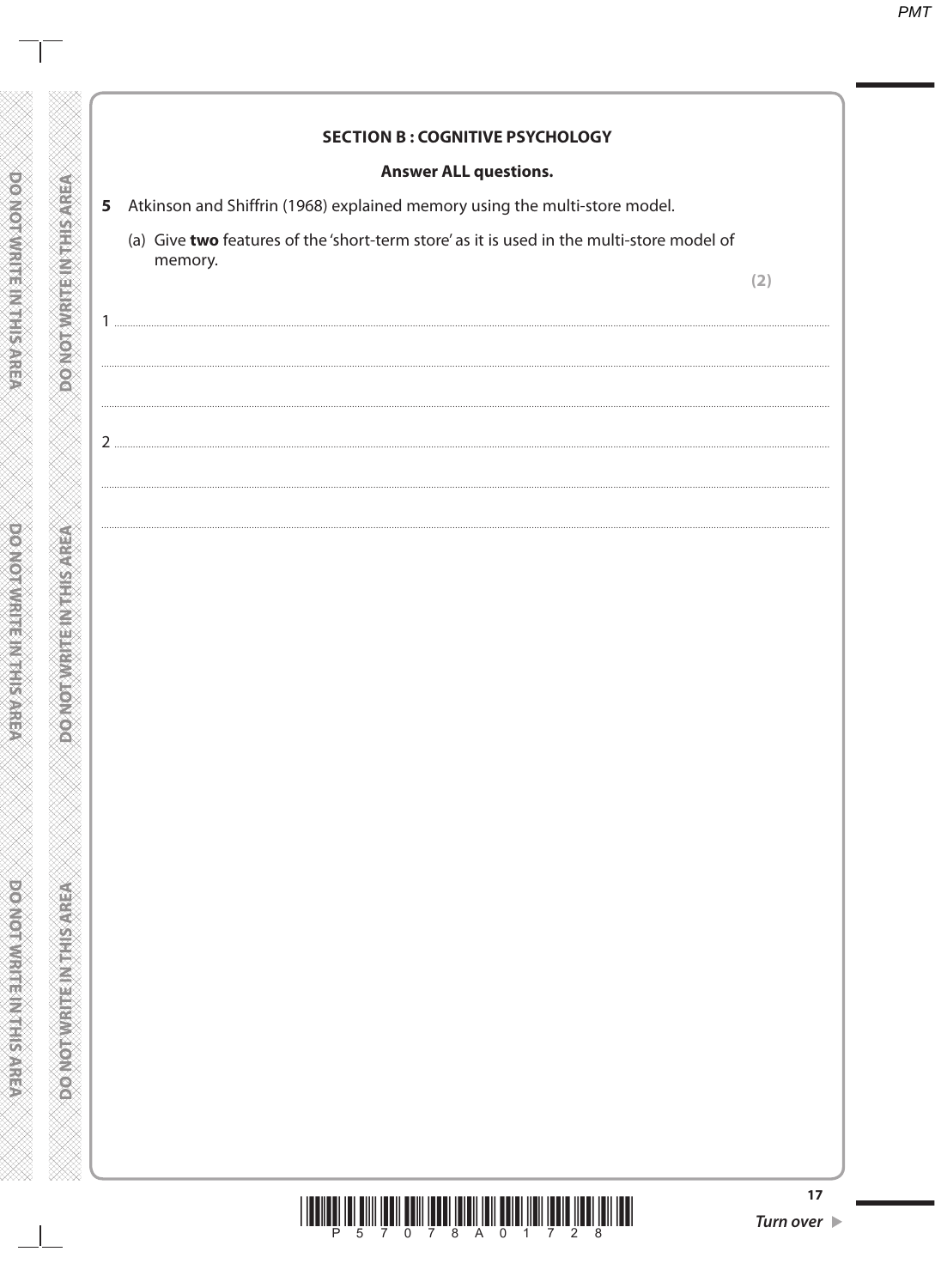| memory.<br>(4)                                                                                   |                                  |
|--------------------------------------------------------------------------------------------------|----------------------------------|
|                                                                                                  | $\frac{1}{2}$                    |
|                                                                                                  | WRITER NO.                       |
|                                                                                                  |                                  |
|                                                                                                  | e de la                          |
|                                                                                                  |                                  |
|                                                                                                  |                                  |
|                                                                                                  |                                  |
|                                                                                                  |                                  |
|                                                                                                  |                                  |
|                                                                                                  | <b>DOSTAGEMENTS</b>              |
| (c) Case studies of brain-damaged patients have been used when researching<br>memory.            | $\frac{80}{15}$                  |
| Explain one strength of using case studies of brain-damaged patients when<br>researching memory. |                                  |
| (2)                                                                                              |                                  |
|                                                                                                  |                                  |
|                                                                                                  |                                  |
|                                                                                                  |                                  |
|                                                                                                  |                                  |
|                                                                                                  | <b>POINT REPORT OF A PARTIES</b> |
| (Total for Question 5 = 8 marks)                                                                 |                                  |
|                                                                                                  |                                  |

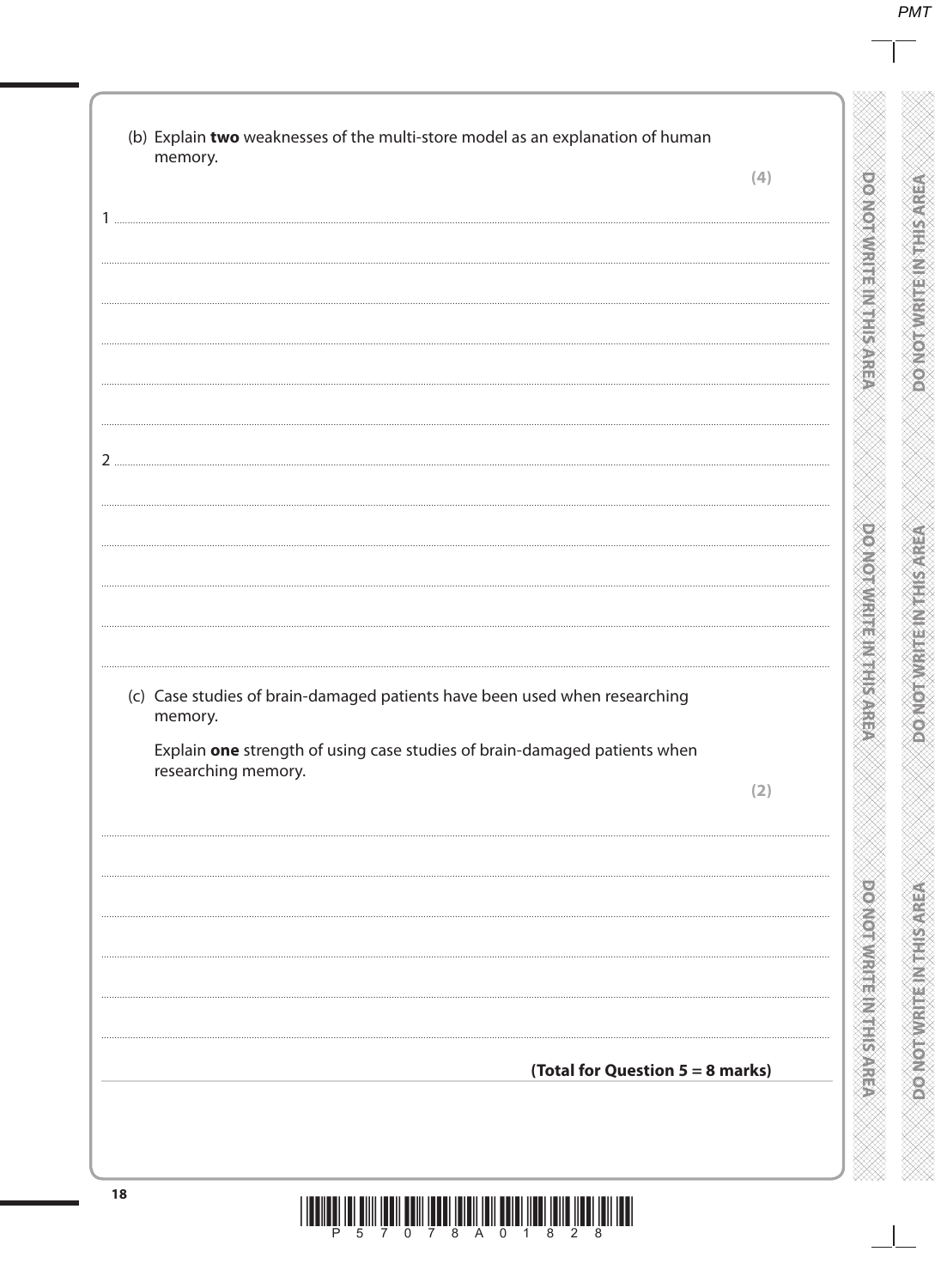|       | investigation.<br>(a) Give the fully operationalised dependent variable for your practical investigation. |     |
|-------|-----------------------------------------------------------------------------------------------------------|-----|
|       |                                                                                                           | (2) |
|       | (b) Explain two improvements that could be made to the procedure you used in your                         |     |
| 1     | practical investigation.                                                                                  | (4) |
|       |                                                                                                           |     |
|       |                                                                                                           |     |
| $2$ . |                                                                                                           |     |
|       |                                                                                                           |     |
|       |                                                                                                           |     |
|       | (Total for Question 6 = 6 marks)                                                                          |     |
|       |                                                                                                           |     |
|       |                                                                                                           |     |
|       |                                                                                                           |     |

- 12

**DOOMOT WRITE IN THIS AREA** 

**DOOKOVMRITEIMTHIS/AREA** 

**DO NOT WRITE IN THIS AREA**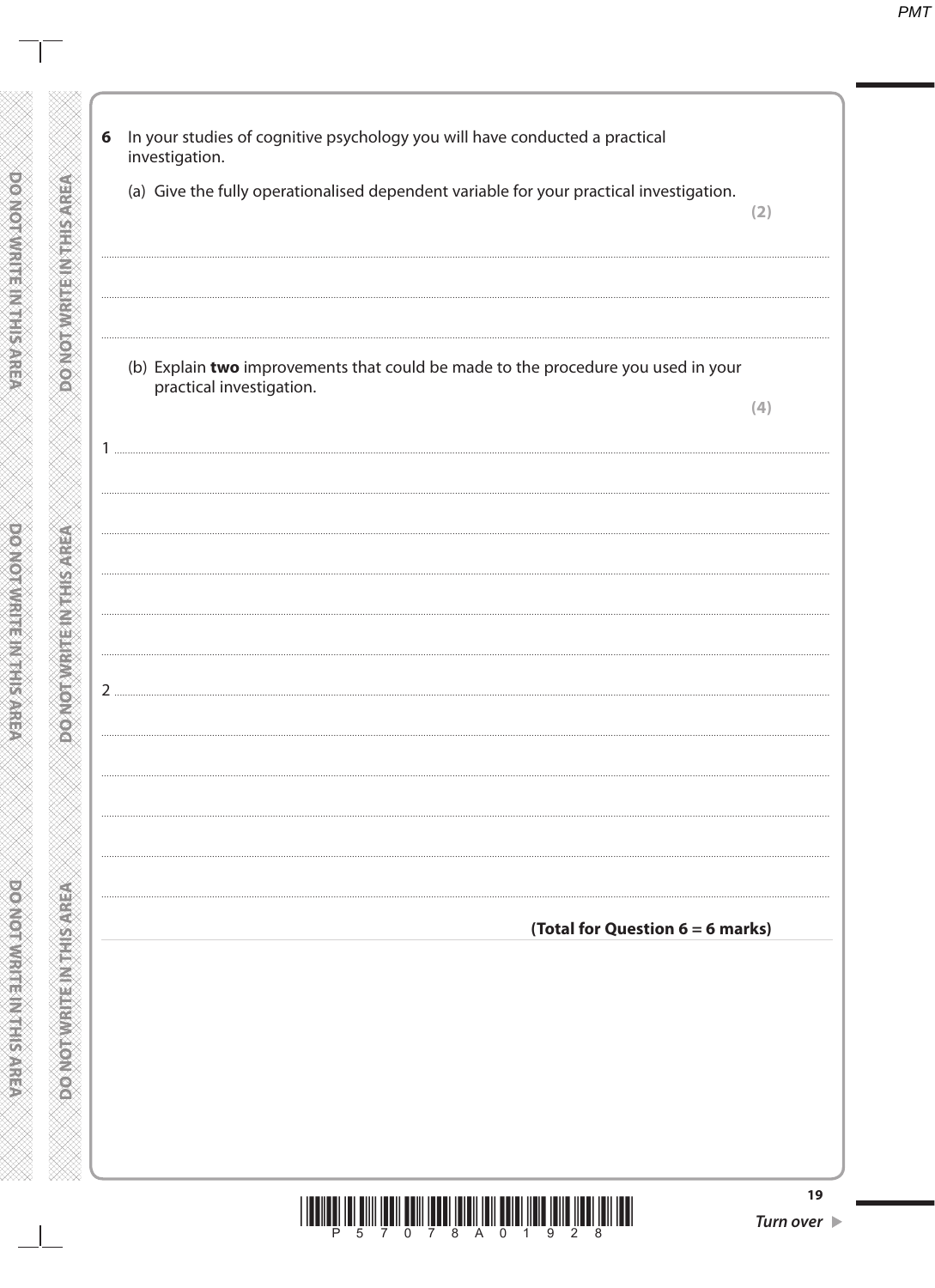7 Elizabeth conducted a laboratory experiment to investigate the impact of brain damage on long-term memory. She showed 16 photographs of named landmarks to participants with brain damage. After 20 minutes, Elizabeth asked the participants to recall the name of each landmark.

| <b>Participant</b> | <b>Number of landmarks</b><br>recalled correctly |
|--------------------|--------------------------------------------------|
| A                  | 3                                                |
| B                  | 4                                                |
|                    |                                                  |

The results of Elizabeth's experiment are shown in Table 2.

## Table 2

(a) Calculate the percentage of landmarks correctly recalled by Participant C.

 $(1)$ 

# **SPACE FOR CALCULATIONS**

(b) Elizabeth repeated her experiment with a second group of participants who did not have brain damage. She compared the results from the two experiments.

Explain why Elizabeth compared her results from the two experiments.

 $(2)$ 

(Total for Question  $7 = 3$  marks)



**FERMINE METAL STRONG** 

**PORTORY REPORTS OF SOLUTION** 

**DOXIGION CONTRACTOR** 

**PONOTHUR TENNISONER**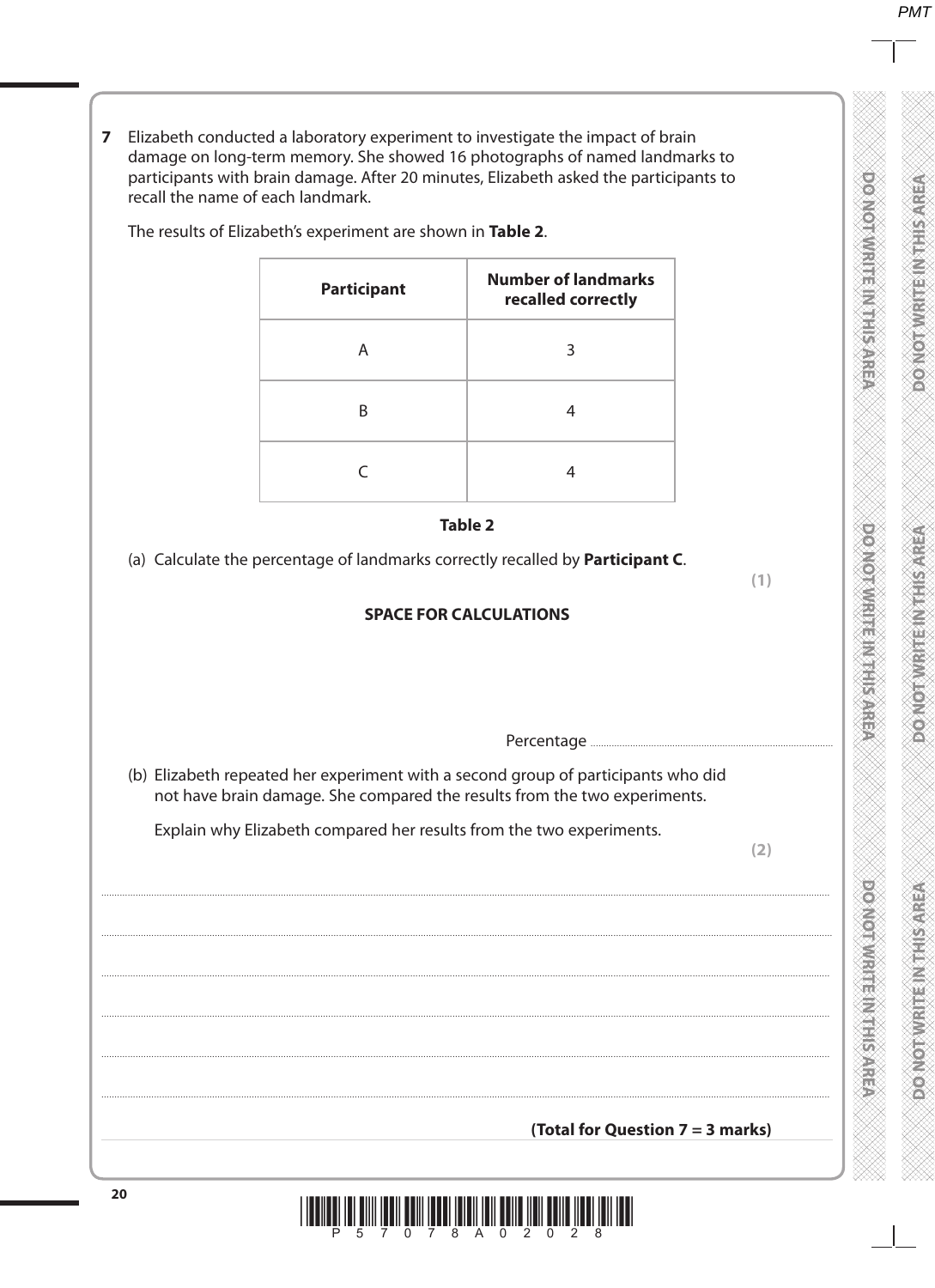| Describe a procedure Ricky could use for his field experiment. |                                  |
|----------------------------------------------------------------|----------------------------------|
|                                                                |                                  |
|                                                                |                                  |
|                                                                |                                  |
|                                                                |                                  |
|                                                                |                                  |
|                                                                |                                  |
|                                                                |                                  |
|                                                                |                                  |
|                                                                |                                  |
|                                                                |                                  |
|                                                                |                                  |
|                                                                |                                  |
|                                                                |                                  |
|                                                                |                                  |
|                                                                |                                  |
|                                                                |                                  |
|                                                                |                                  |
|                                                                |                                  |
|                                                                |                                  |
|                                                                |                                  |
|                                                                | (Total for Question 8 = 4 marks) |
|                                                                |                                  |
|                                                                |                                  |
|                                                                |                                  |
|                                                                |                                  |
|                                                                |                                  |
|                                                                |                                  |
|                                                                |                                  |

DO NOT WRITE IN THIS AREA

**DOOKOXWRITEINTRIKXHSKRR** 

**DOMOTWRITEIN THEIR AREA** 

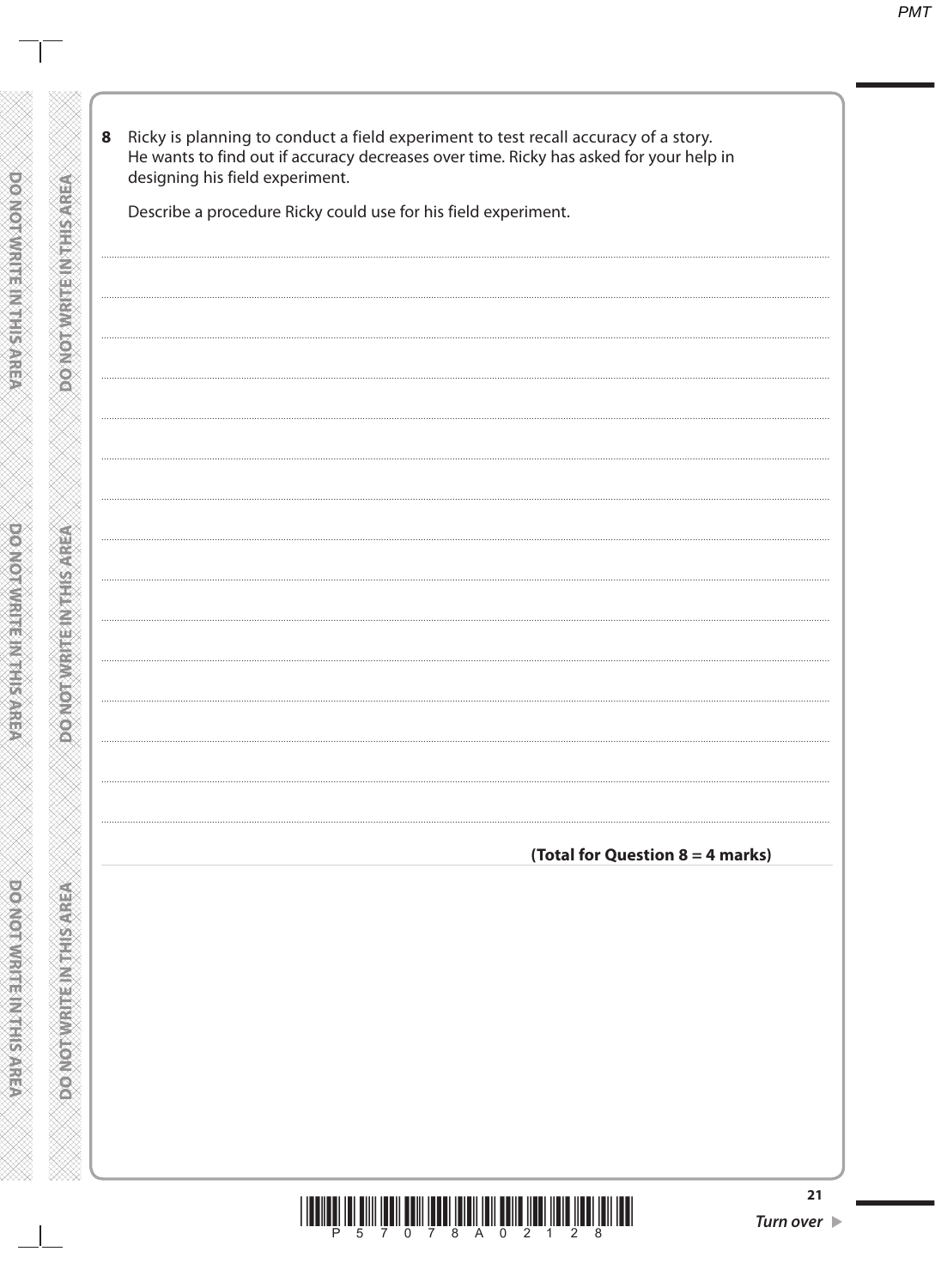| 22           | <u>HENER HERMILIAN IN HERMILIAN IN KANA MENERIK DI MEN</u>    |                                    |  |
|--------------|---------------------------------------------------------------|------------------------------------|--|
|              |                                                               | <b>POSTER AND REAL PROPERTY OF</b> |  |
|              |                                                               |                                    |  |
|              |                                                               | <b>DONOMENT</b>                    |  |
|              |                                                               | <b>DOMORATION SERVICES</b>         |  |
| $\mathbf{9}$ | Evaluate the working memory model (Baddeley and Hitch, 1974). | (8)                                |  |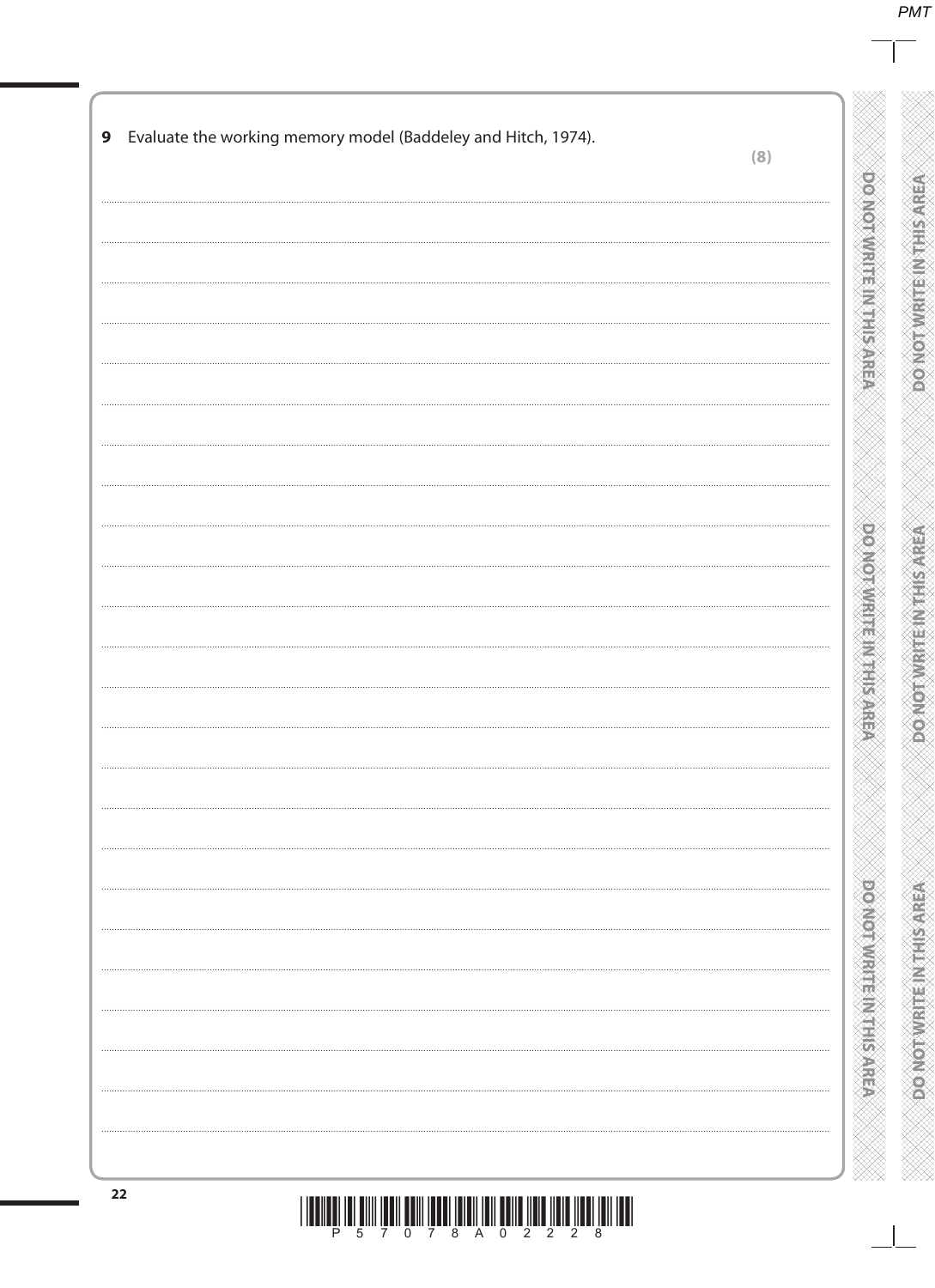

 $\perp$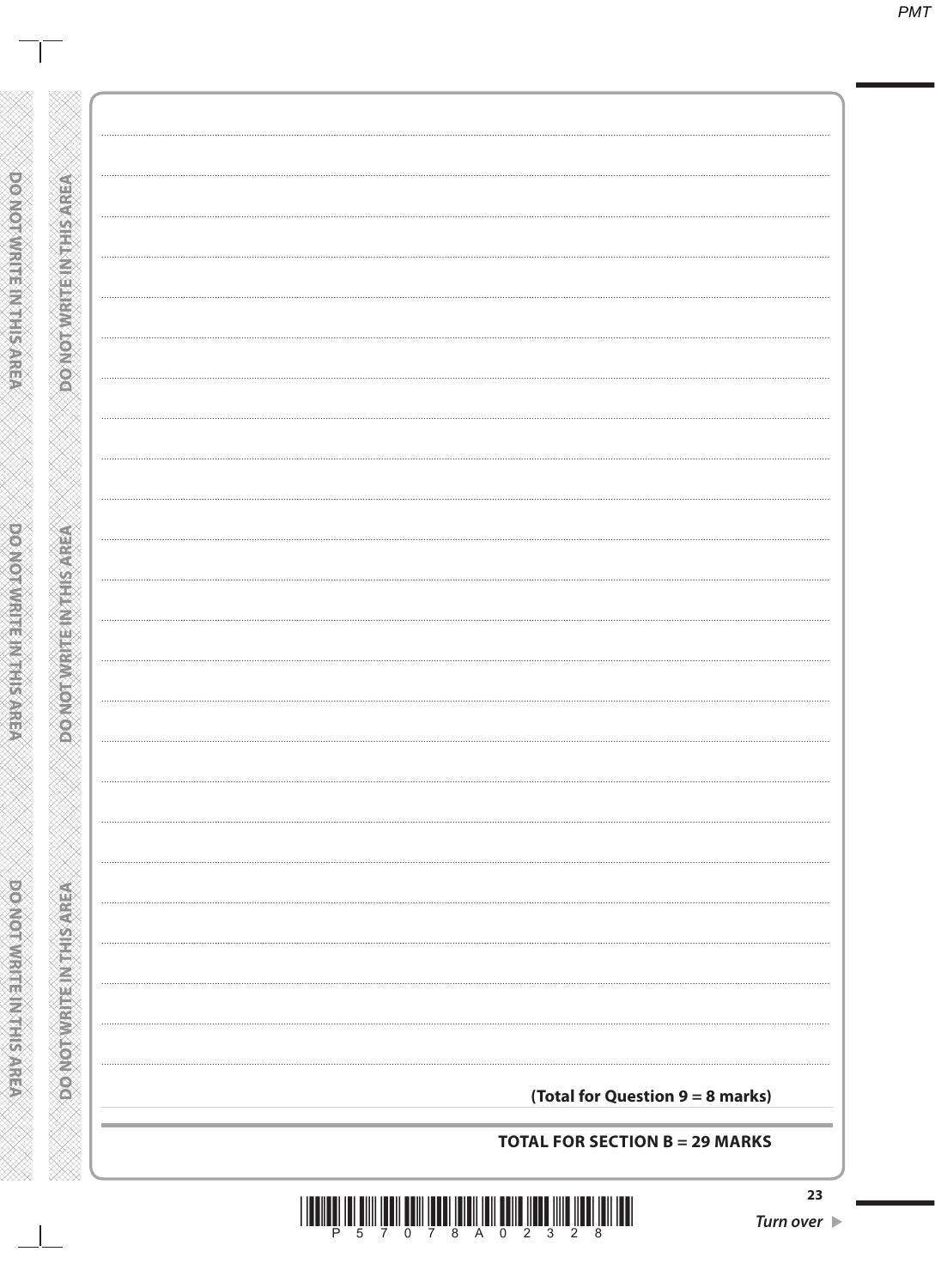| 10 In your studies of social and cognitive psychology you will have learned about the<br>following classic studies: |      |                                        | er<br>Ca                  |
|---------------------------------------------------------------------------------------------------------------------|------|----------------------------------------|---------------------------|
| Sherif et al. (1954/1961)<br>$\bullet$                                                                              |      |                                        |                           |
| Baddeley (1966b).<br>$\bullet$<br>Evaluate both classic studies in terms of reliability and validity.               | (12) |                                        | C)                        |
|                                                                                                                     |      |                                        |                           |
|                                                                                                                     |      | <b>VOIAU: NESSE</b>                    |                           |
|                                                                                                                     |      | <b>Do Non Wishington Street Search</b> | <b>NOTAVARE TRANSPORT</b> |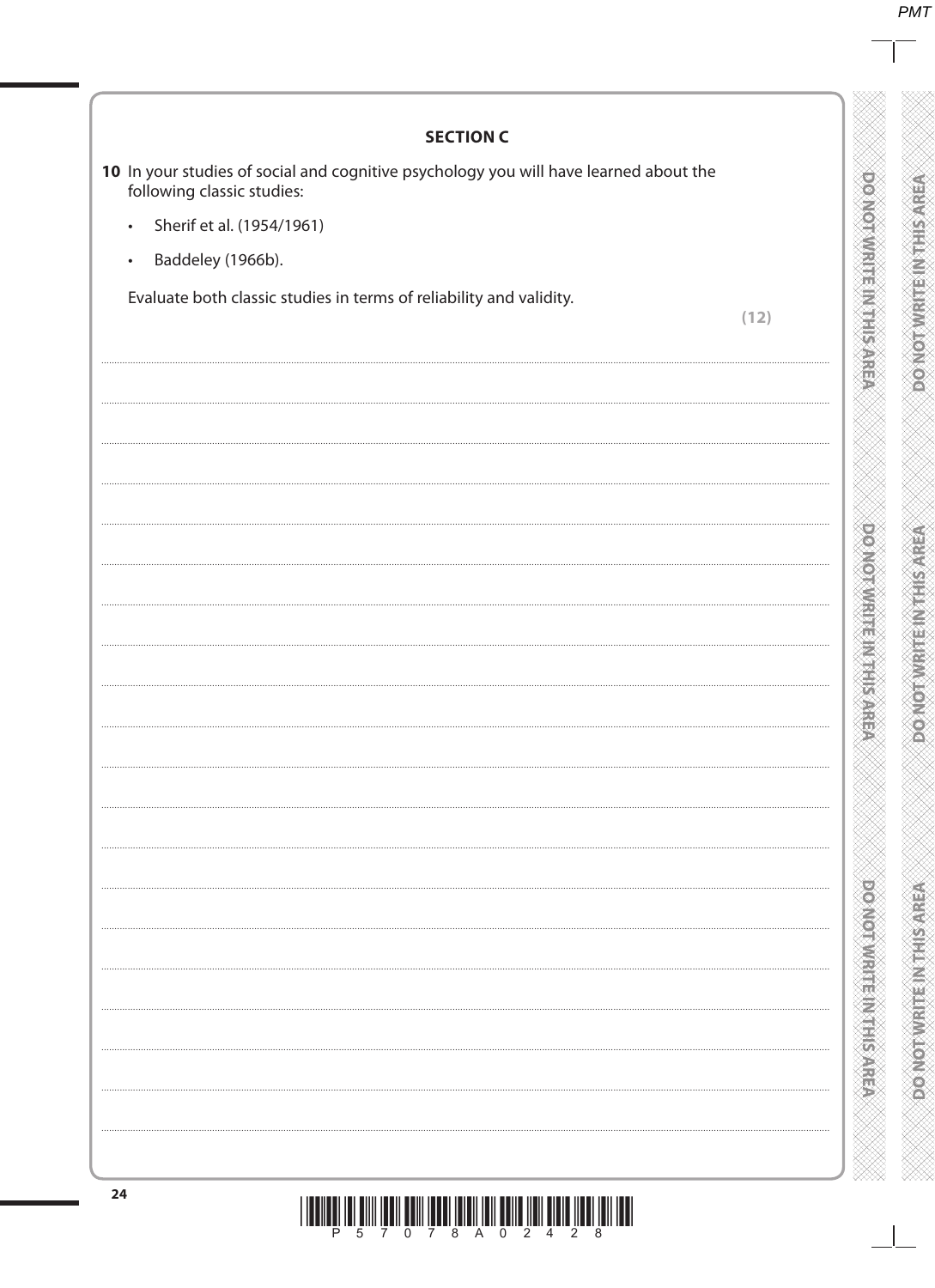| <br>m<br><br><br><br>Ų,<br>KМ<br><br> | <b>PONOTWIRTH MILLIONE</b> | ි<br><b>NORMAN HEIMAN SARE</b> |
|---------------------------------------|----------------------------|--------------------------------|
|                                       |                            |                                |
|                                       |                            |                                |
|                                       |                            |                                |
|                                       |                            |                                |
|                                       |                            |                                |
|                                       |                            |                                |
|                                       |                            |                                |

 $\sim 1$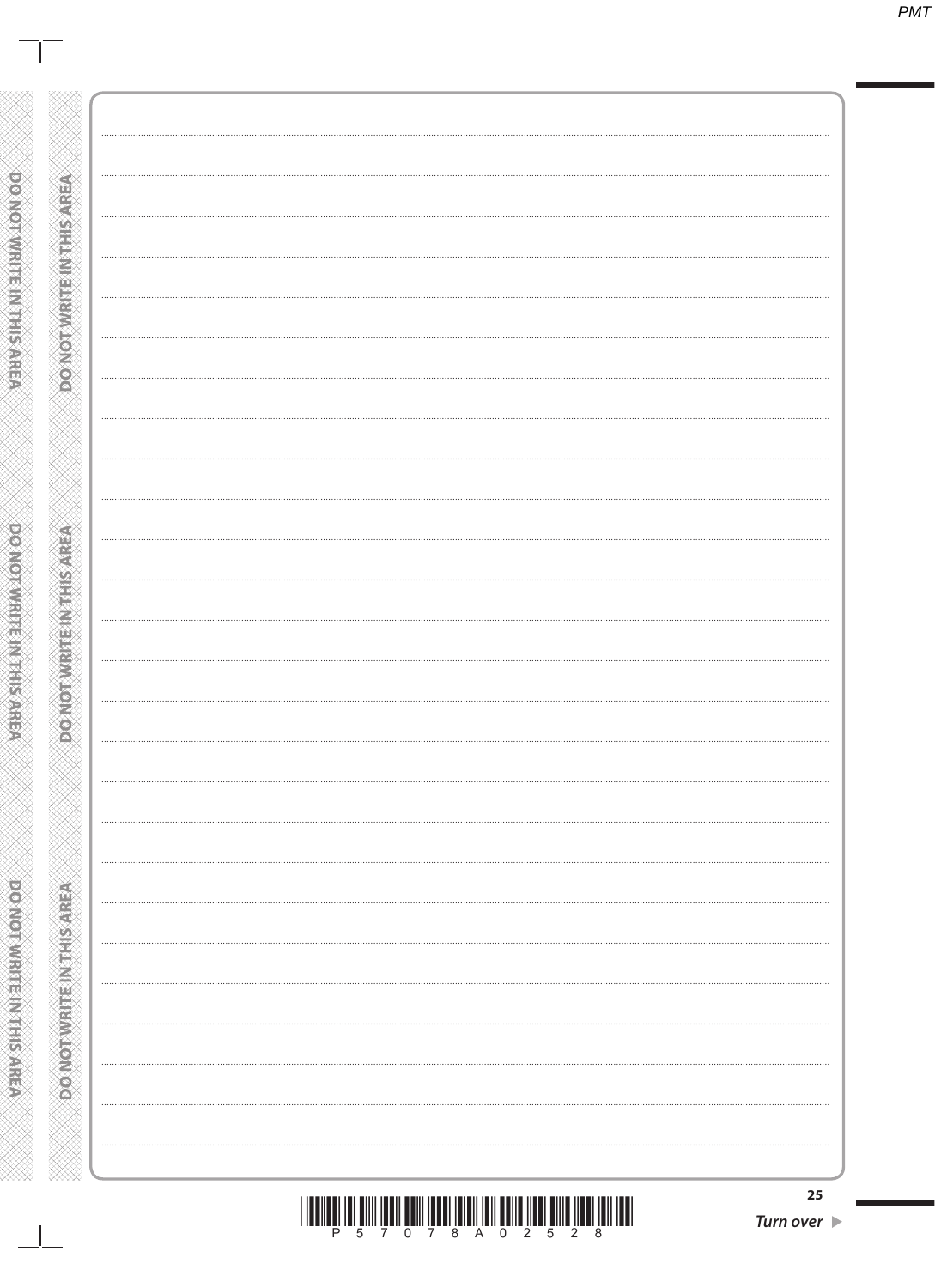| .                                                                          |                            |
|----------------------------------------------------------------------------|----------------------------|
|                                                                            | <b>Nonwriting Markets</b>  |
|                                                                            |                            |
|                                                                            |                            |
| .                                                                          |                            |
|                                                                            |                            |
|                                                                            |                            |
|                                                                            |                            |
| .                                                                          |                            |
|                                                                            | <b>MONON</b>               |
|                                                                            |                            |
| .                                                                          |                            |
|                                                                            | nn.                        |
|                                                                            |                            |
|                                                                            |                            |
|                                                                            |                            |
|                                                                            |                            |
|                                                                            |                            |
|                                                                            |                            |
|                                                                            | <b>PONOTAWATEMY HERVET</b> |
| (Total for Question 10 = 12 marks)                                         |                            |
| <b>TOTAL FOR SECTION C = 12 MARKS</b><br><b>TOTAL FOR PAPER = 70 MARKS</b> |                            |
|                                                                            |                            |

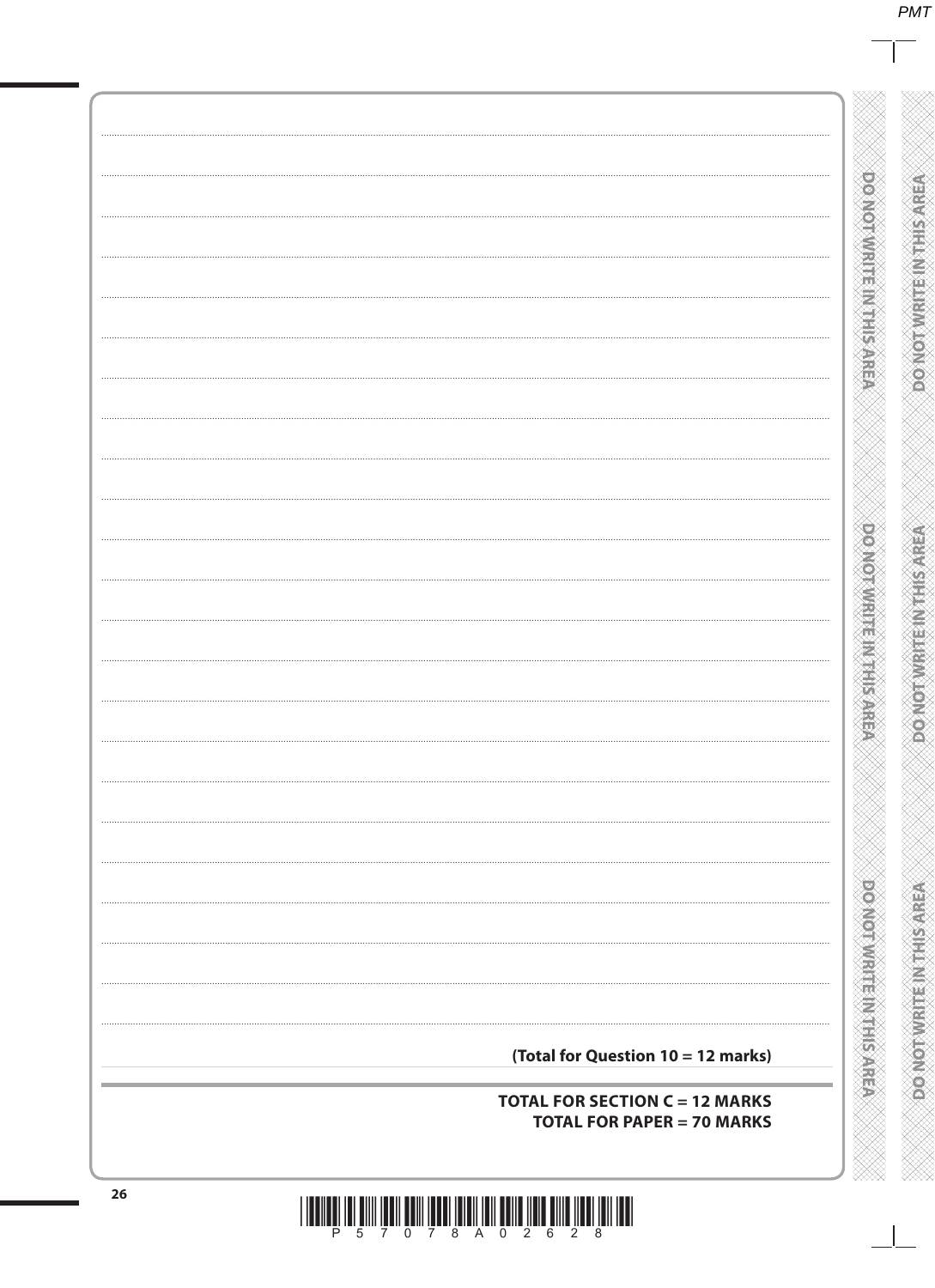

**DO NOT WRITE IN THIS AREA** 

**PONOTWRITEINTHIS AREA** 

 $\mathbf{I}$ 

**DO NOT WRITE IN THIS AREA** 

## **BLANK PAGE**